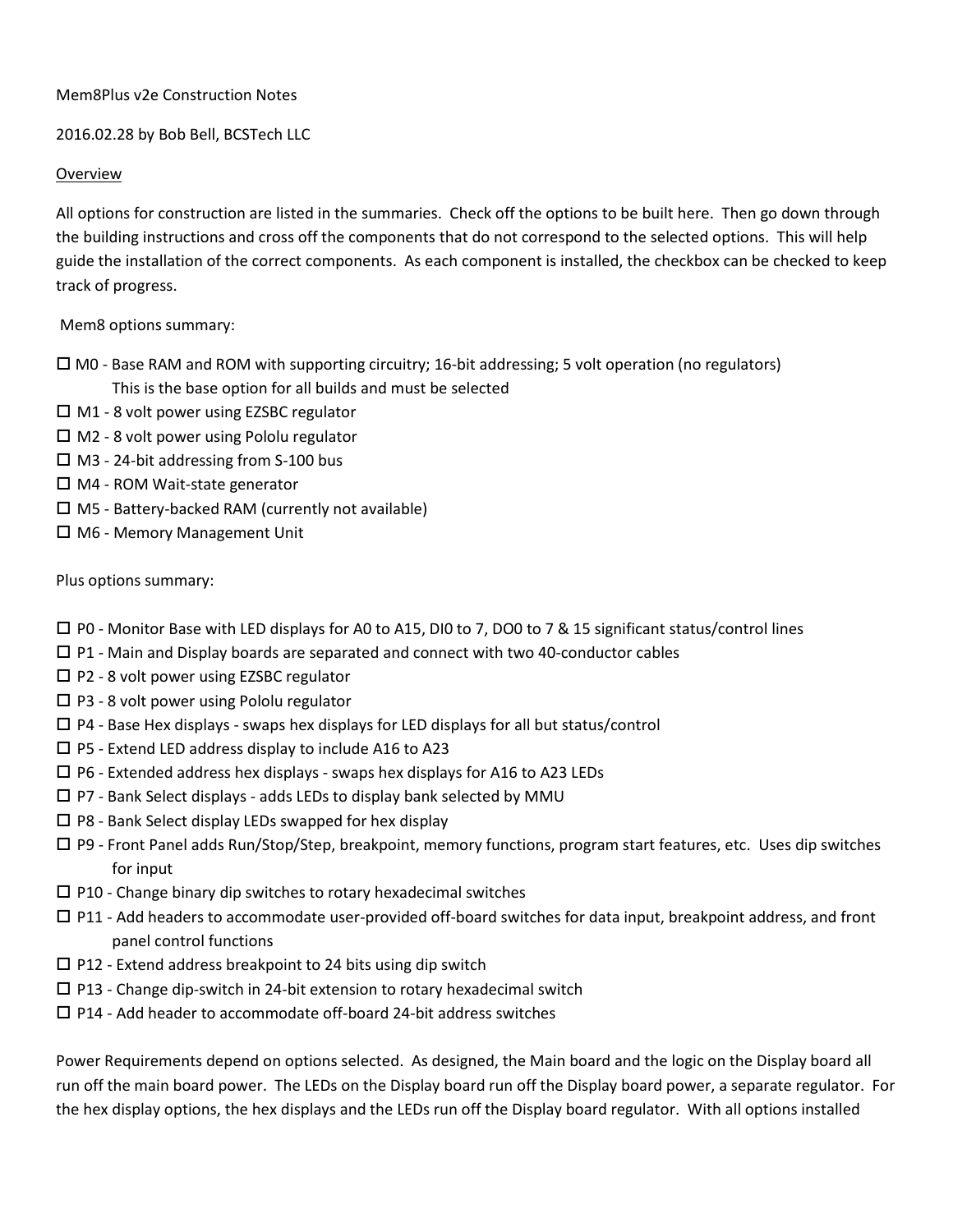except the battery-backed RAM (which would be very low) and the 24-bit addressing option (two LS chips), the current drawn by the prototype was measured as such:

With the LED display board, Main board VCC current was 1.5A and Display Board LED+ current was 0.24A. LED+ current would probably be about 0.45A with all LEDs lit. With the hex Display board, Main board VCC current was 1.3A and LED+ current was 0.91A. Since the hex displays were all lit and operating, little increase would be expected in the LED+ current if all displays were indicating "8" (maximum LEDs lit in the displays.)

## Board Build Procedure

There are numerous ways of assembling this board, and depending on the desired outcome and options selected, one way may be preferred over another. As the board is built and tested in steps, sometimes due to the interaction of the various options, a component must be installed temporarily. All effort was made to utilize existing empty IC sockets to accommodate these parts. Once the tests are completed, and assembly has continued, the temporary component will be removed.

- 1. Using the Parts List with the Option Breakout spreadsheet, determine which components will be needed for the options to be built. Collect all parts, ready for installation.
- 2. Separate the display board from the main board if it is known that the display board will not be needed or it will be used separated from the main board (option P1.) It would be best to separate the two before any components are added.
- 3. Generally install components from "shortest" to "tallest". This lessens the chance of having to try to solder component leads on the back side of the board when disparately different height components are causing the board to be "wobbly."
- 4. A simple logic probe was built into the design, which can be used to help test and troubleshoot the board if no other test equipment is available. This feature is in option P0. However, if needed, it can be the first part of the board to be made operational in the testing procedure below.
- 5. Install discreet resistors (Incidentally, the convention here is to use the 'K' symbol as the decimal point. Hence, a 4700 ohm resistor would be denoted 4K7.):
	- a. 4K7 1/4W:  $\Box$  M0: R1, R3, R5, R7  $\Box$  P9: R14
	- b. 1K 1/4W:  $\Box$  MO: R2, R4, R6, R8
	- c. 2K2 1/4W  $\Box$  P0: R75, R76
	- d. 270 1/4W P7: R70, R71, R72, R73
	- e. 100K 1/4W: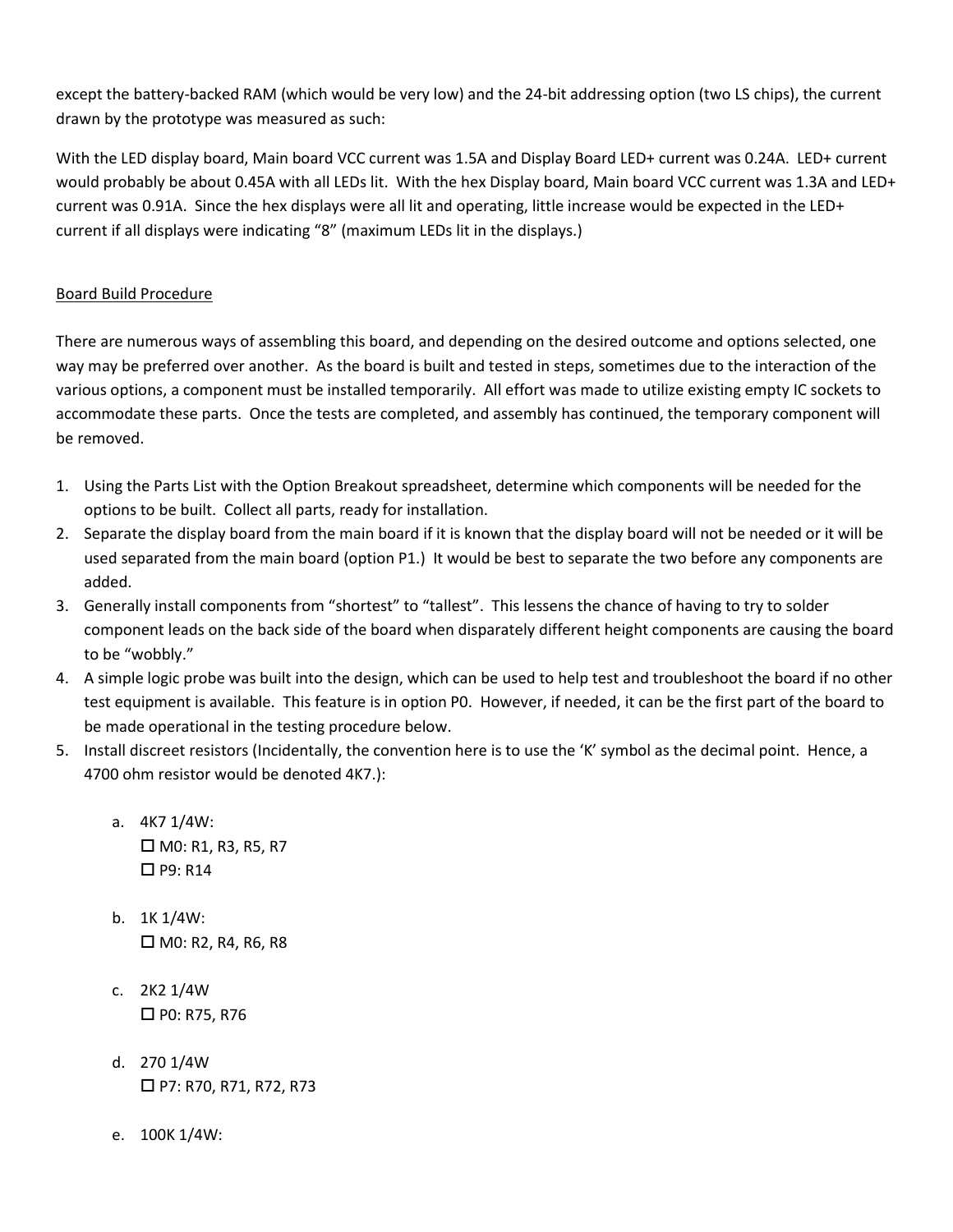□ P9: R11, R15

- f. 3K3 1/4W  $\Box$  P9: R13
- g. 47K 1/4W
	- $\Box$  P9: R16
- h. 10K 1/4W
	- □ P9: R9, R10, R74
	- $\Box$  M0 & not M3: Install across RN4 pin 1 to 10
	- □ M0 & not M4: Install across RN6 pin 1 to 10
	- □ M0 & M4: Temporary for testing: U42 pin 9 to 14
	- □ M0 & not M6: Install across U30 pin 19 to 20; U19 pin 23 to 24
	- $\Box$  M0 & M6: Temporary for testing: U30 pin 19 to 20; U19 pin 23 to 24
	- $\Box$  M0 & not P9: Install across U31 pin 19 to 20; U41 pin 9 to 14; U12 pin 12 to 14; U17 pin 2 to 14
	- M0 & P9: Temporary for testing: U31 pin 19 to 20; U41 pin 9 to 14; U12 pin 12 to 14; U17 pin 2 to 14
	- $\Box$  M6 & not P9: Install across U21 pin 1 to 16
	- □ M6 & P9: Temporary for testing: U21 pin 1 to 16
- 6. Install trimpot:
	- a. 50K:
		- $\Box$  P9: R12
- 7. Install monolithic ceramic capacitors:
	- a. 0.1μF 25V:

 M0: C1, C2, C3, C5, C6, C7, C29, C42, C43, C45, C48, C54, C55, C56, C57, C59  $\Box$  M3: C25, C53 M4: C46 M6: C26, C27, C28, C39 P0: C33, C41, C70, C74, C76, C77, C80, C81, C88, C89, C90, C91, C92, C93 □ P5: C71 P9: C8, C9, C10, C11, C12, C13, C14, C15, C16, C17, C18, C20, C24, C30, C31, C32, C34, C35, C37, C38, C40, C44, C50, C51, C52, C58, C78, C79, C82, C83, C84 □ P12: C73, C75

- b. 0.01μF 25V: □ P9: C19
- c. 0.047μF 25V  $\Box$  P9: C21
- 8. Install IC sockets:
	- a. 8-pin: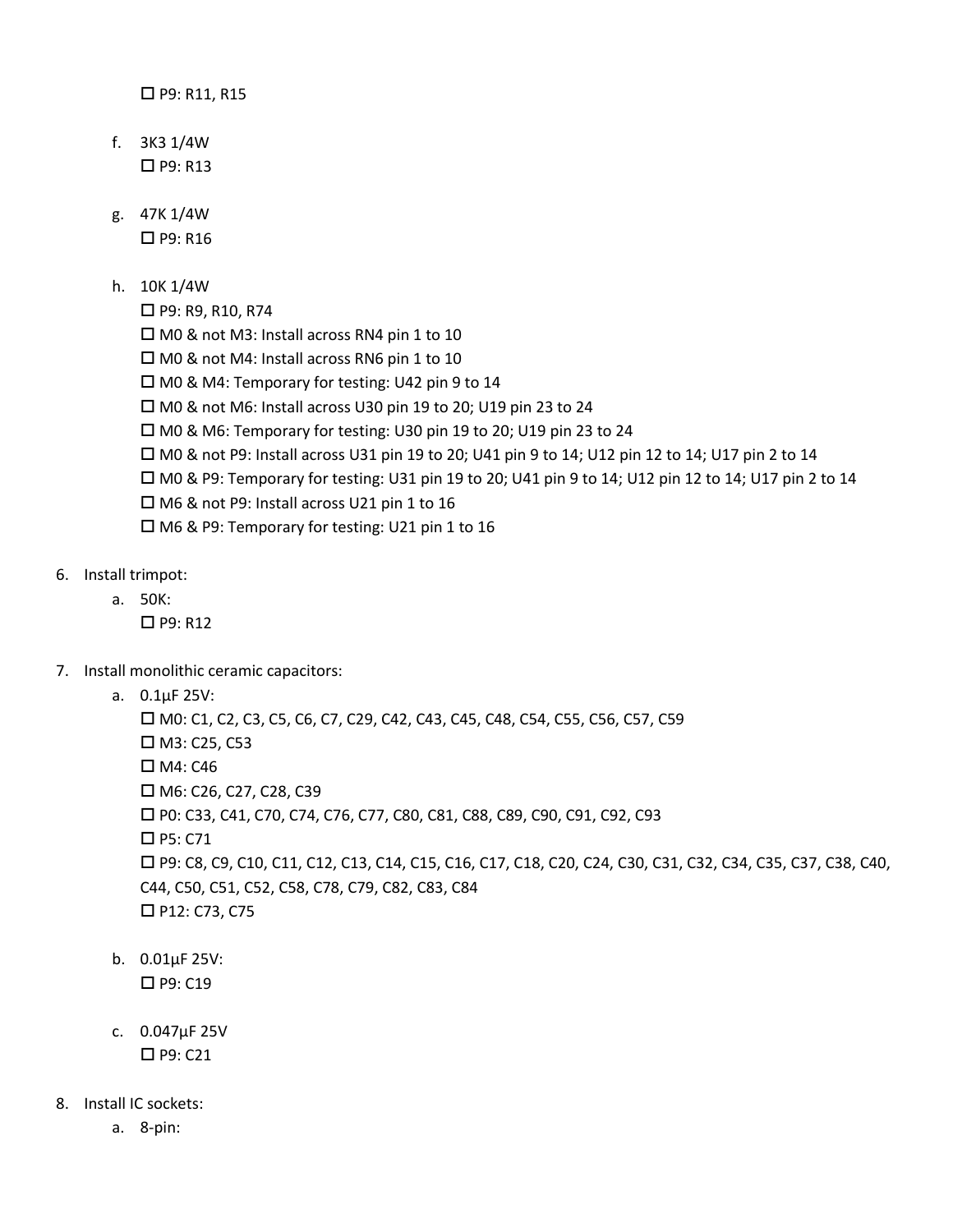$\square$  M5: U7, U8 (do not install - option currently not available) P9: U14

- b. 14-pin: M0: U5, U6, U40 M3: U18 P4: U79, U80, U83, U84, U90, U91, U93, U94 P6: U74, U75 P8: U70 P9: U12, U13, U15, U16, U17, U28, U29, U41
- c. 16-pin: M4: U21, U22 M6: U42  $\Box$  P0: U71
- d. 20-pin:

 M0: U1, U3, U37, U38, U49, U50, U51, U52, U54  $\Box$  M3: U48 M6: U20, U30 P0: U24, U32, U77, U82, U89, U92, U95, U96 P5: U72 P9: U23, U25, U27, U31, U33, U39, U45, U46, U47, U53, U78, U81, U85, U86 P12: U73, U76

- e. 24-pin 0.3w: M0: U2, U4 M6: U19 □ P9: U9, U10, U11, U26
- f. 28-pin: M0: U34
- g. 32-pin: M0: U35, U36

# 9. Install resistor networks:

- a. 4K7 10pin bussed:
	- $\square$  M0: RN1, RN3
	- $\Box$  M3: RN4
	- $\Box$  M4: RN6
	- $\square$  M6: RN5
	- □ P9: RN7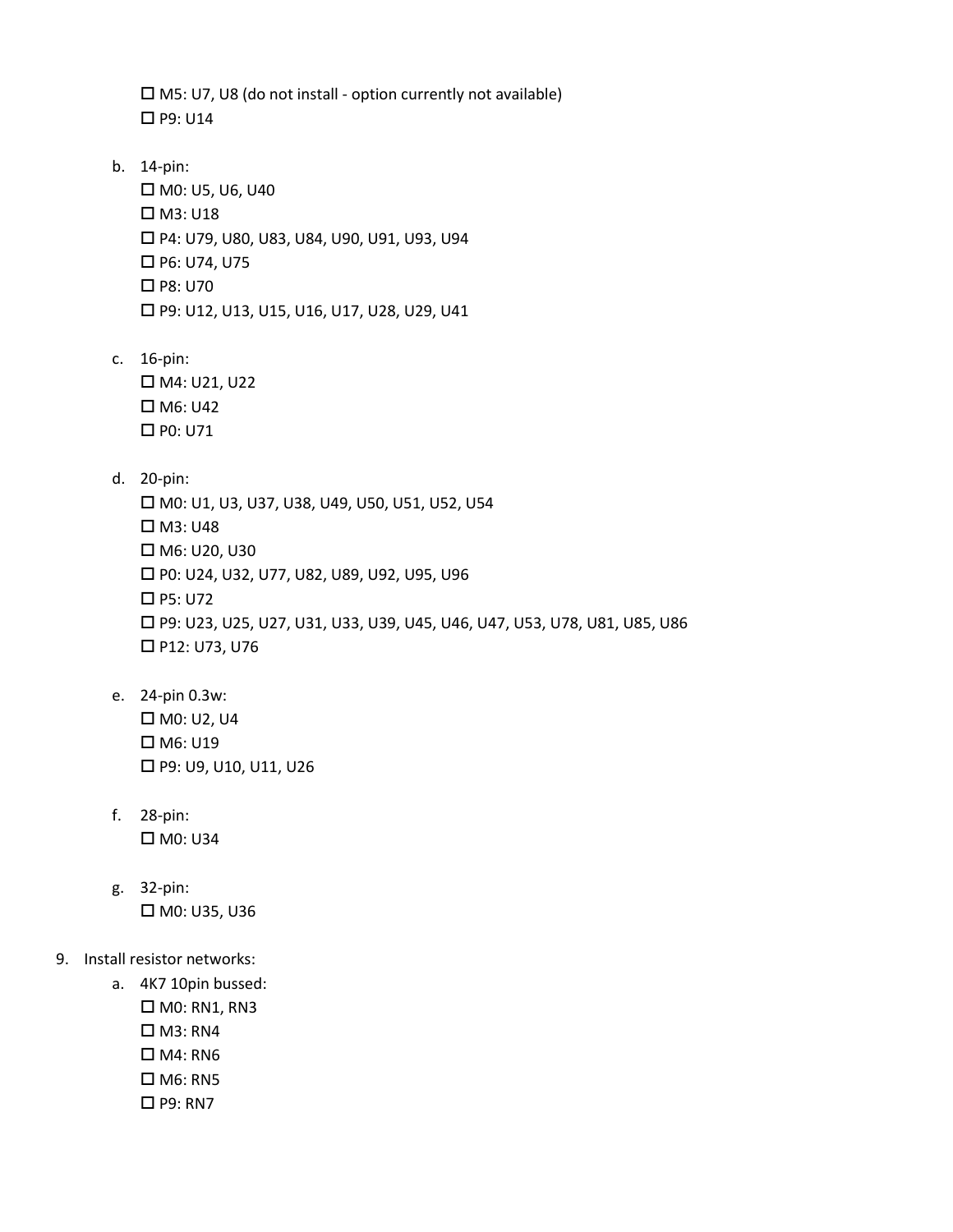$\Box$  P9 & not P10: RN75, RN77, RN79 with RN pin 1 to board pin 1, and set J74 & J75 to Active Low when installed later P9 & P10 (complementary switches): RN75, RN77, RN79 with RN pin 1 to board pin 1, and set J74 & J75 to Active Low when installed later P12 & not P13: RN76 with pin 1 to board pin 1

b. 1K 10 pin bussed:

 P9 & P10 (true switches): RN75, RN77, RN79 with RN pin 1 to board pin 11, and set J74 & J75 to Active High when installed later □ P12 & not P13: RN76 with pin 1 to board pin 11

- c. 270 10 pin bussed: □ P0 & not P4: RN71, RN72, RN73, RN74, RN78, RN80 □ P5 and not P6: RN70
- d. 10K 10 pin bussed  $\Box$  P9: RN2
- e. 100K 10 pin isolated  $\Box$  P9: RI1, RI2
- 10. Install switches:
	- a. 4-position dip:  $\Box$  P9: S13
	- b. 8-position dip: M0: S1, S14 □ P9 & not P10: S73, S82, S87 □ P12 & not P13: S77
	- c. Rotary hexadecimal: P10: S71, S72, S80, S81, S85, S86 P13: S75, S76
	- d. 4-position SPDT dip: □ P9 and not P10: S79, S83, S84, S88 □ P12 & not P13: S74, S78
	- e. Momentary tactile:  $\Box$  P9: S2, S3, S4, S5, S8
	- f. Miniature slide: □ P0: S70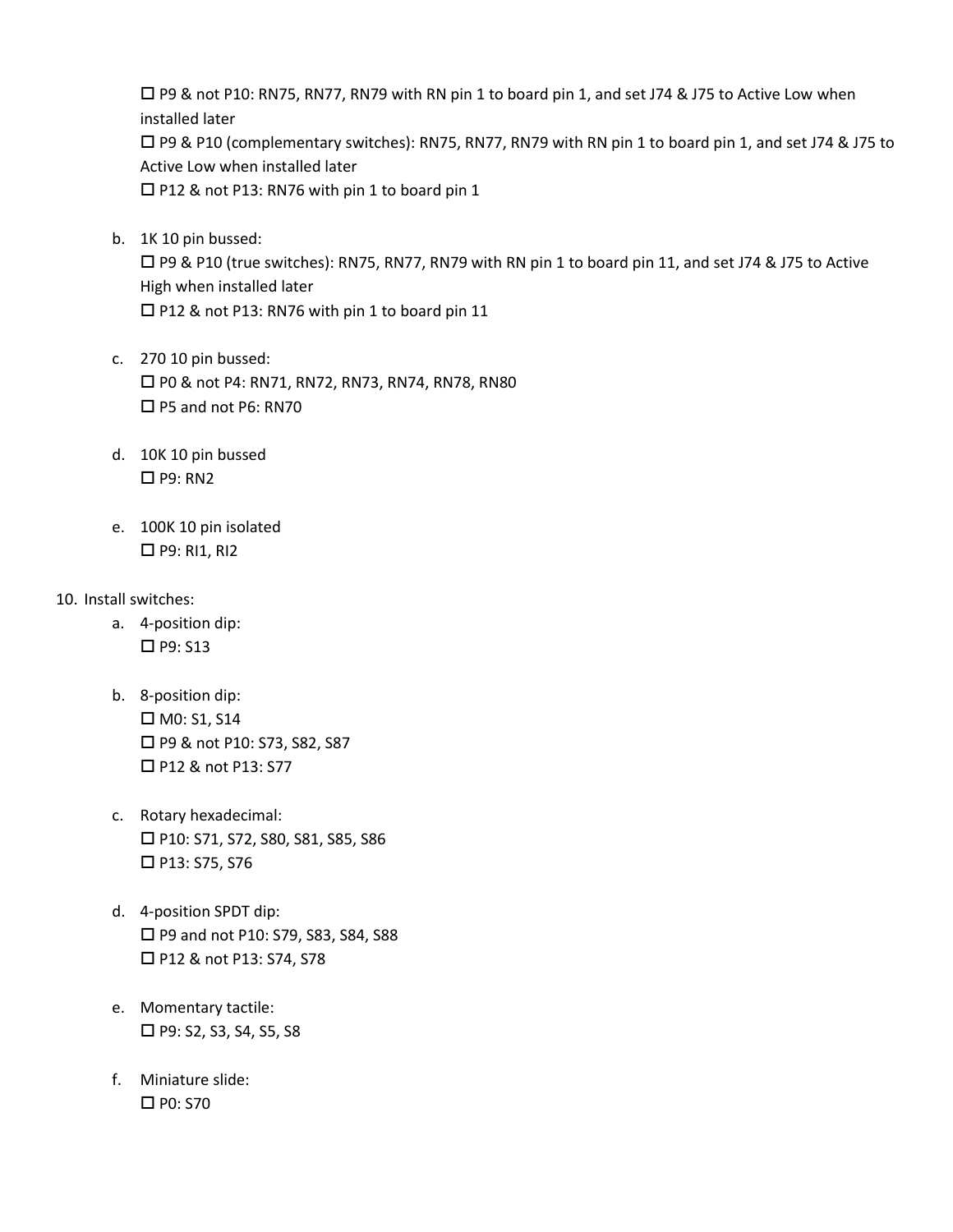□ P9: S6, S7, S9, S10, S11, S12

- 11. Install electrolytic capacitors (observe polarity!):
	- a. 0.47μF 25V  $\Box$  P9: C22
	- b. 4.7μF 25V  $\Box$  P9: C23
	- c. 10μF 25V □ M0: C4, C36, C49, C60 □ P0: C73, C85, C87
	- d. 47μF 25V  $\Box$  M0: C47 P0: C86

### 12. Install battery clips

- a. For type 2032 coin cell M5: BT1, BT2 (Option currently not available - do not install)
- 13. Install discreet transistors
	- a. 2N3906 plastic bipolar PNP M0: Q1, Q2, Q3, Q4

## 14. Install headers

- a. 16-pin duel-row
	- M4: J10 M6: J9 P9: J12
- b. 8-pin duel-row  $\Box$  M3: J8
- c. 40-pin duel-row  $\Box$  P1: J1, J7, J79, J80
- d. 10-pin single-row P11: J71, J77, J78  $\Box$  P14: J70
- e. 12-pin single-row  $\Box$  P11: J6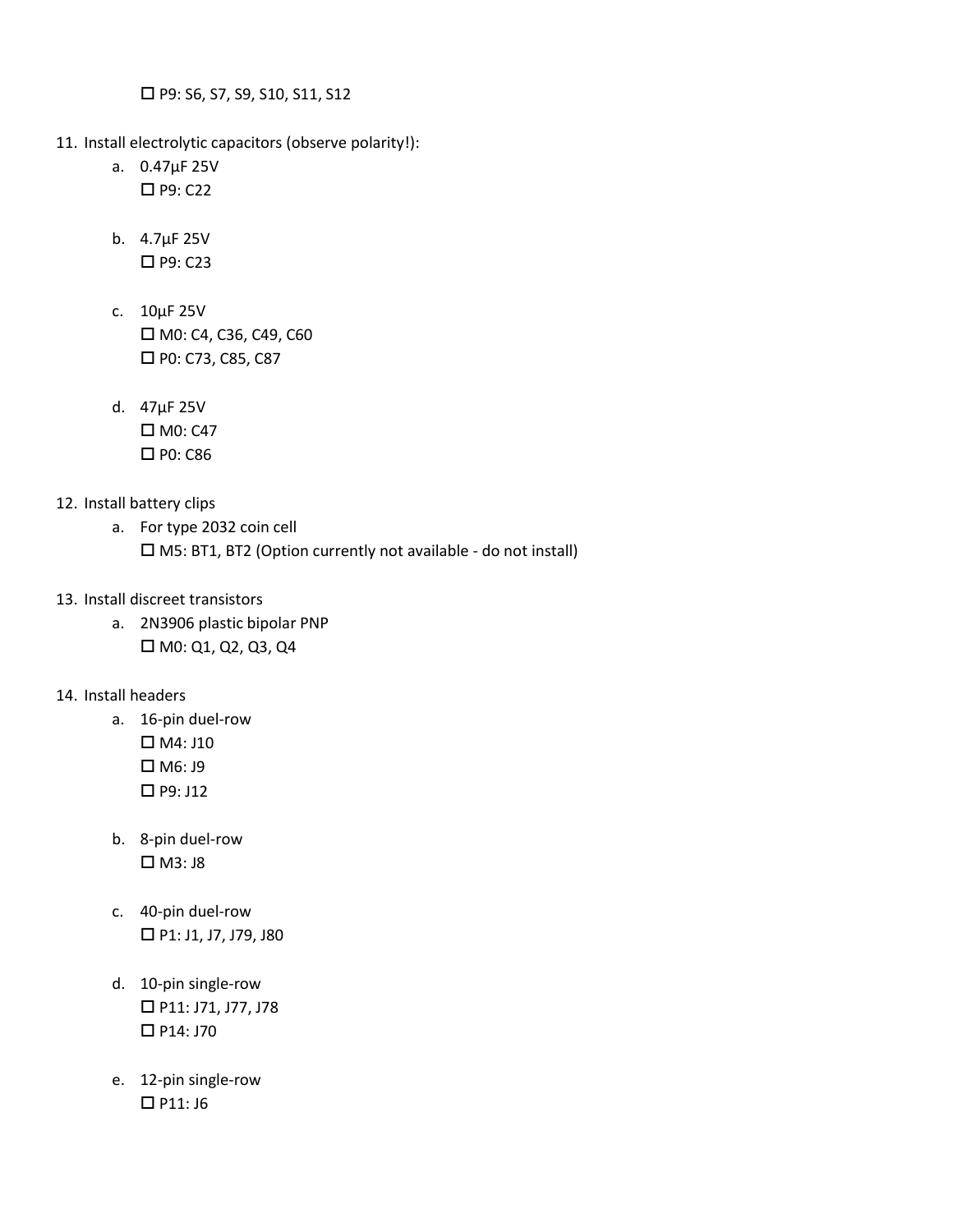- f. 3-pin single-row  $\Box$  P9: J73 - J75
- g. 2-pin single-row

 $\Box$  M0: J2, J3, J4, J5, J13, J14, J15 □ M0 & not M1: J11 □ M0 & not M2: J11 □ M0 & not M6: @U19 pin 22 to GND; @U19 pin 21 to GND  $\Box$  M0 & M6: Temporary for Testing: Jump U19 pin 22 to 12; jump U19 pin 21 to U20 pin 10.  $\Box$  M5 - Remove J2, J3, J4, J5 (do not remove - option currently not available) (Shorting shunts installed for testing and then removed later to activate the M5 option) □ P0 & not P2: J72 □ P0 & not P3: J72  $\Box$  P0: J76  $\Box$  M0 & not P9: jump U13 pin 7 to 10; jump U25 pin 10 to 13; jump U26 pin 12 to 15; jump U39 pin 11 to 19; jump U25 pin 19 to U12 pin 7 M0 & P9: Temporary for testing: jump U13 pin 7 to 10; jump U25 pin 10 to 13; jump U26 pin 12 to 15; jump U39 pin 11 to 19; jump U25 pin 19 to U12 pin 7.

## 15. Install LEDs

a. T1-3/4, color choice is up to builder P0: D68, D69, D70, D71, D71, D73, D74, D75, D76, D77, D78, D79, D80, D81, D82, D83 P0 & not P4: D52, D53, D54, D55, D56, D57, D58, D59, D60, D61, D62, D63, D64, D65, D66, D67, D84, D85, D86, D87, D88, D89, D90, D91, D92, D93, D94, D95, D96, D97, D98, D99 P5: D44, D45, D46, D47, D48, D49, D50, D51 P7: D40, D41, D42, D43

## 16. Install power regulators

- a. EZSBC-PSU5 5 volt switching regulator  $\Box$  M1: U43 □ P2: U87
- b. Pololu D24V25F5 5 volt switching regulator  $\Box$  M2: U44  $\Box$  P3: U88

#### Testing Procedure - Preliminary

- 1.  $\Box$  Carefully inspect the board for any poor connections, solder bridges or incorrect components.
- 2. Using an ohmmeter, measure resistance of +8 volt (or +5 volt) power input to 0 volt common. It should measure greater than 1KΩ.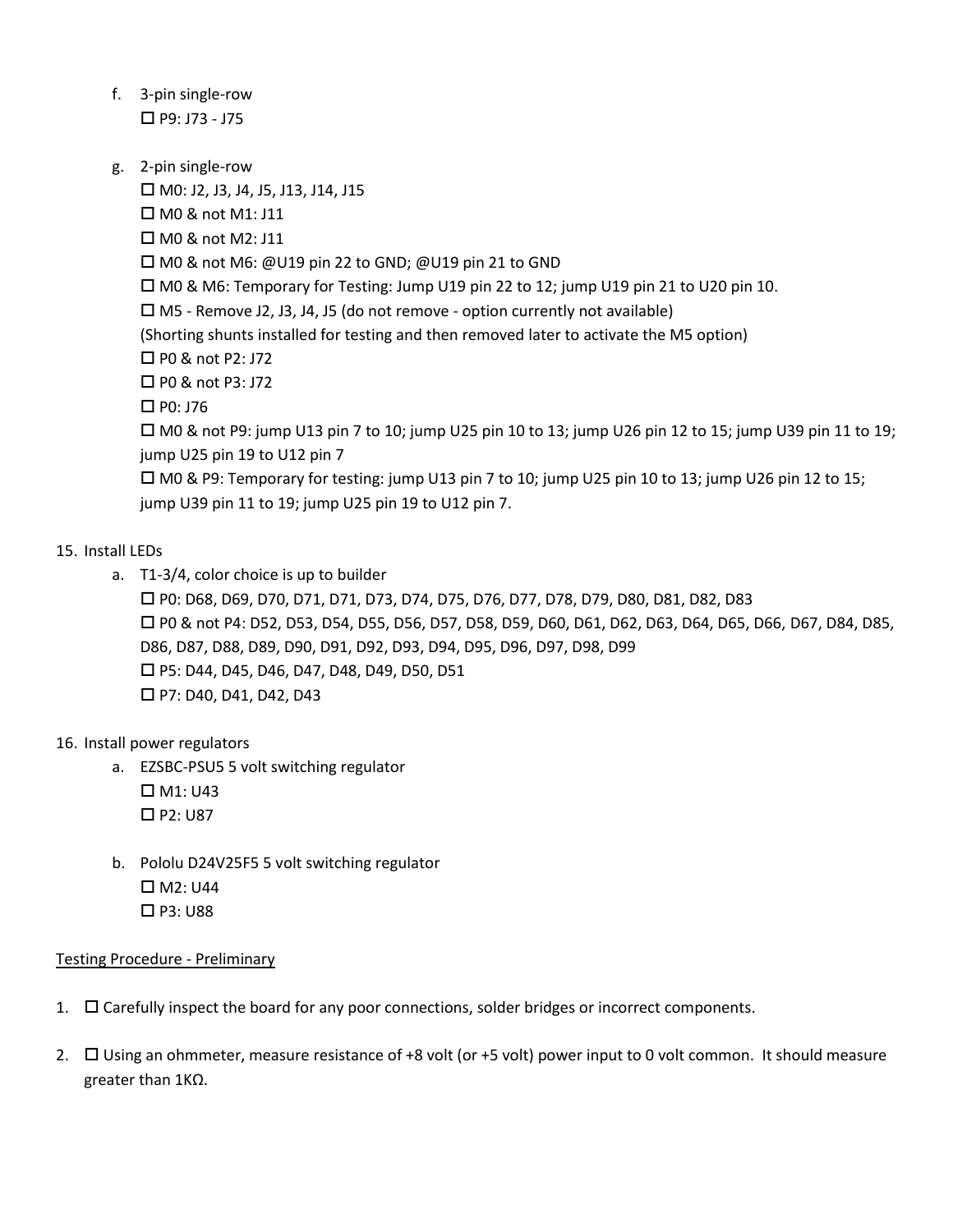- 3.  $\Box$  If boards are separated, connect them with two 40-conductor cables. Length should not exceed 1 meter (3 ft).
- 4.  $\Box$  Insert board into bus.
- $5.$   $\Box$  Connect a voltmeter across VCC and GND.
- 6.  $\Box$  Power ON and measure 5 volts on both the main board and the display board. Any socket on the main board will be satisfactory, typically using the corner pins. For example, on a 20 pin chip, use pin 10 (GND) and pin 20 (VCC). On the display board, measure on any socket except the hex display sockets.
- 7.  $\Box$  Measure 5 volts on the display board on any of the hex display sockets, pin 7 (GND) and pin 14 (LED+V).
- 8.  $\Box$  Proceed only if the voltage measurements are good. If not, check the regulators and the power on the bus.

# 9. Optional Logic Probe checkout:

- a.  $\Box$  Install IC U96 74LS240 (LED driver)
- b. Fabricate a simple, one-wire probe with a two-position header receptacle on one end and long enough to reach all points on the board. The wire goes to pin 1 of the connector and will plug into J76. The board is labeled TTL logic probe and is strictly for TTL level (0 to 5 volt) signals. The other end of the probe can be anything - a small alligator clip, a mini hook clip, even just tinned wire.
- c.  $\Box$  Test the probe by touching the tip to any source of +5volts on the board. The Probe LED should light. Touch it to any ground point and the Probe LED should not light. Proceed after this simple test passes. Note that this will not detect a weak logic 1, e.g. a high-value pull-up. Also, if the signal being tested is pulsing, the LED will dim as a function of how much time the signal spends in the logic 1 state. A signal with infrequent low-going pulses may appear to be a logic 1; a signal with infrequent high-going pulses may appear to be a logic 0.

## Mem8 base RAM & ROM, option M0 (mandatory)

- 1. Bringing this up will be easiest in a currently running system where various existing parts can be disabled. It will be done in two steps, first the RAM and then the ROM. If a currently running system is not available, then the testing of the RAM and ROM portions will best be accomplished at the same time.
- 2. Install the ICs and additional parts necessary to operate the RAM circuit for testing:
	- a.  $\Box$  U52 74LS244 (Data Out buffer)
	- b.  $\Box$  U37 74LS244 (Data Out to memory gate)
	- c.  $\Box$  U50 74LS244 (A0 A7 buffer)
	- d.  $\Box$  U51 74LS244 (A8 A15 buffer)
	- e.  $\Box$  U49 74LS244 (buffer for first half of the status and control signals)
	- f.  $\Box$  U54 74LS244 (buffer for second half of the status and control signals)
	- g.  $\Box$  U1 GAL16V8 (RAM control RAM)
	- h.  $\Box$  U3 GAL16V8 (I/O and misc. control IOP)
	- i.  $\Box$  Insert jumper shunts on J2, J3, J4 and J5. Even if the battery -backed RAM option is selected, test the RAM first without the option; ensure U7 and U8 are not installed.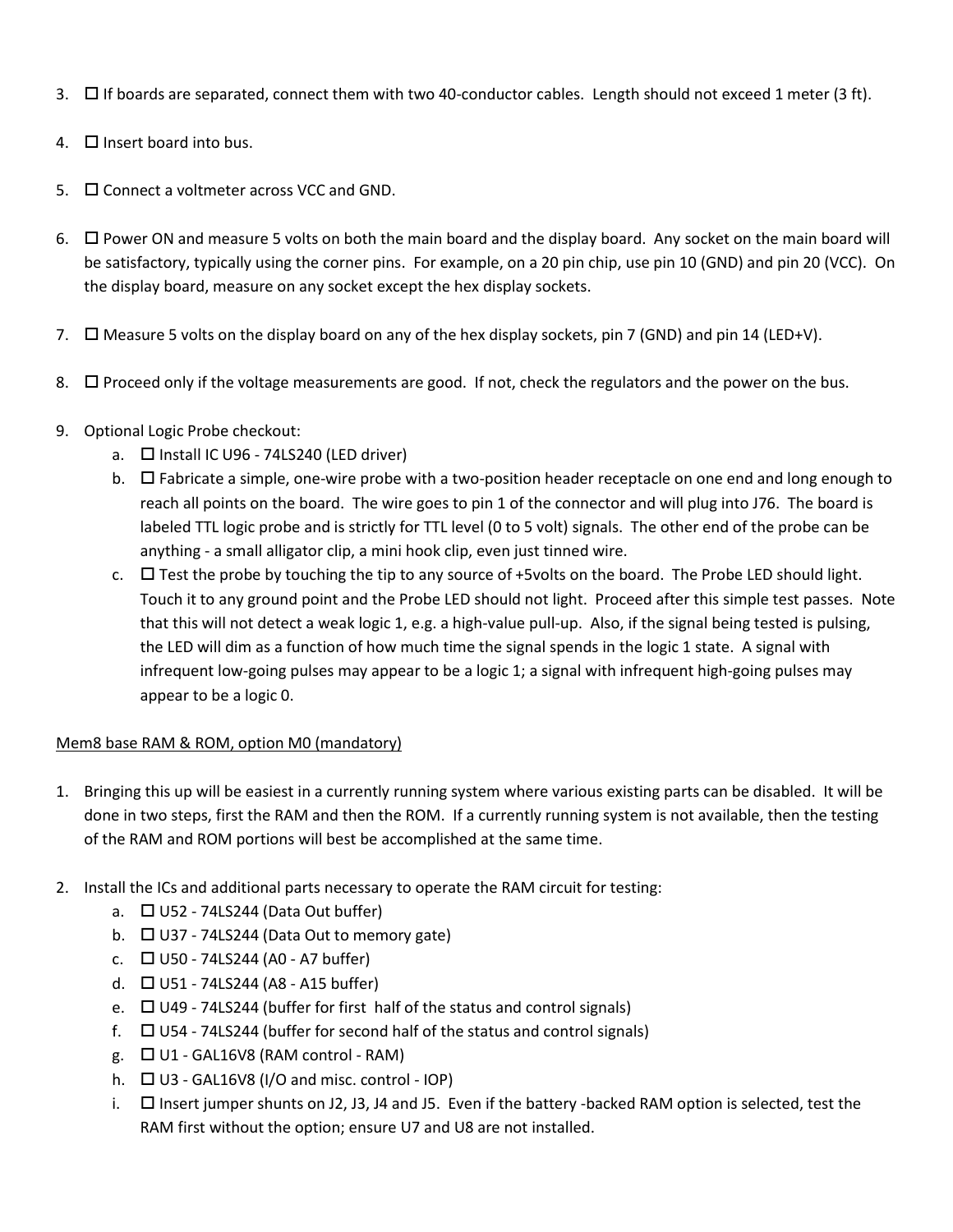- j.  $\Box$  U5 74LS04
- k.  $\Box$  U6 74LS125
- $\Box$   $\Box$  U4 GAL22V10 (Bus Control Logic BCL)
- m.  $\Box$  At U13, connect a wire from pin 10 to pin 7. This is necessary when the front panel option is not installed. (A future revision will include a jumper for this.)
- n.  $\Box$  At U39, connect a wire from pin 19 to pin 10. This is necessary when the front panel option is not installed. (A future revision will include a jumper for this.)
- 3. Temporary resistor needed to test the RAM without the ROM logic:
	- a.  $\Box$  Insert a 10K resistor at U2, pin 15 to 24. This will be removed at a later step.
- 4. Set the RAM dip-switch, S14, as follows :
	- a.  $\Box$  For 32K chip size, 1 & 2 are both open (or both 1, or both off, depending on switch nomenclature)
	- b.  $\Box$  For 128K chip size, 1 & 2 are closed and open respectively
	- c.  $\Box$  For 512K chip size, 1 & 2 are open and closed respectively
	- d.  $\Box$  Position 3 is closed
	- e.  $\Box$  Position 4 is closed
	- f.  $\Box$  Position 5 to 8 are irrelevant for now.
- 5.  $\Box$  In this state, the board is only an S-100 bus listener and will not drive any signals on the bus. Without changing anything in the running system, insert the Mem8Plus, power up and start a program running, preferably one that attempts to read as much memory as possible. (Note: my Z80 Monitor running exercises all Address, Data Out and Control / Status signals except SOUT, which can be pulsed by hitting a key on the keyboard.)
- 6.  $\Box$  With an oscilloscope or logic probe, verify that all buffered on-board bus signals appear to be moving:
	- a. A0 A15 (U50 pins 18, 16, 14, 12, 9, 7, 5 & 3; U51 pins 18, 16, 14, 12, 9, 7, 5 & 3)
	- b. DO0 DO7 (U52, pins 18, 16, 14, 12, 9, 7, 5 & 3)
	- c. PSYNC, CLK, PDBIN, PWR\*, SMEMR, SWO\*, SINP, SOUT, SM1 (U49 pins 18, 16, 13 & 9; U54 pins 16, 14, 12, 9 & 7)
- 7.  $\Box$  Confirm U3 pin 18 (SWO) and pin 19 (PWR) are moving.
- 8.  $\Box$  Look at U1 pin 18 (ERAM1<sup>\*</sup>) and pin 17 (ERAM2<sup>\*</sup>). As your program is running, it should cause these two pins to pulse when reading the Mem8Plus address space.
- 9.  $\Box$  Observe U36 pin 22 (M1CE\*) and U35 pin 22 (M2CE\*) for a moving signal.
- 10.  $\Box$  Look at U35 or U36 pin 24 (RAMRD\*) for a moving signal.
- 11.  $\Box$  With a voltmeter, check for +5V at U35 and U36 pin 32. If chip size is 32K or 128K, check for +5V on pin30. If chip size is 512K, pin 30 is A17 and may be moving instead of a solid logic level.
- 12.  $\Box$  Power down. Select one or two RAM chips to insert into the board at U36 and U35. If only one chip is being used, put it in U36. The board will accommodate 32K, 128K and 512K chips. This should be a similar amount of RAM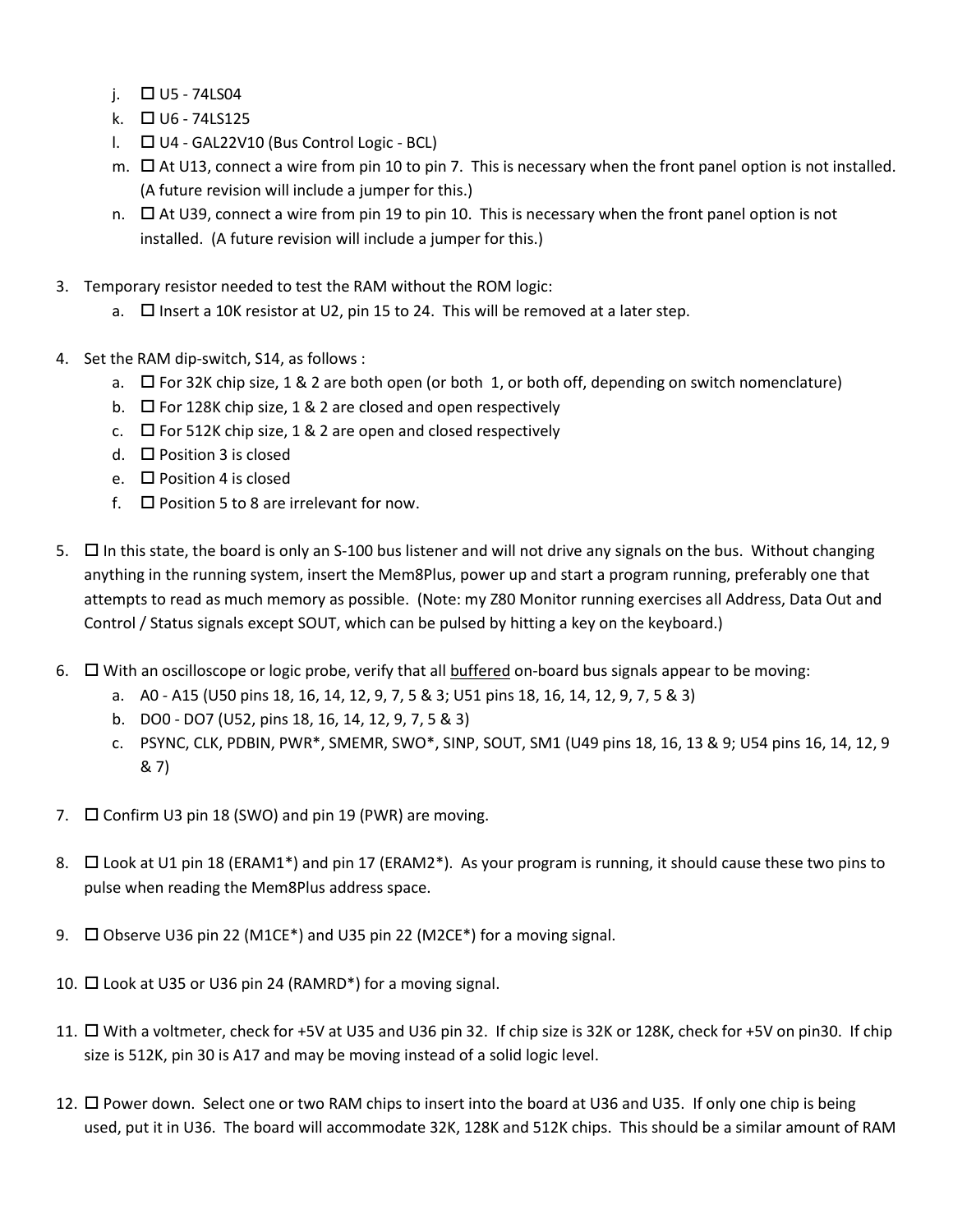as is currently in the computer.

- 13.  $\Box$  Insert U38 74LS244 (Data In bus driver)
- 14.  $\square$  Disable or remove the original memory from the computer.
- 15.  $\Box$  Re-insert the Mem8Plus board and power-up.
- 16.  $\Box$  If all is as expected, the computer should now be running on the Mem8Plus RAM.
- 17.  $\Box$  If not, various troubleshooting steps can be employed to find and correct the problem:
	- a. Is the RAM good? Can it be verified in another board or computer?
	- b. Were the GALs programmed properly? Previous tests should have uncovered issues, but confirmation would be good.
	- c. Are the dip-switches and jumpers set properly?
	- d. Are the jumper wires and temporary resistor described above installed?
	- e. Carefully re-inspect the board for poor solder joints or solder bridges.
- 18.  $\Box$  Next the ROM circuit will be checked out. It is assumed that a ROM or EPROM is available and programmed with some sort of basic monitor program; perhaps a copy of the chip in the original computer memory board. Note the size of the chip. It is most likely a 2716 or similar 2K chip, a 2732 or similar 4K chip, a 2764 or similar 8K chip or a 27128 or similar 16K chip. The Mem8Plus supports all four of these sizes.
- 19. **IT Insert U40 74LS136**
- 20.  $\Box$  Set the ROM dip switch S1, positions 4 and 5, as follows:
	- a. 2K ROM closed (or 0 or ON), closed
	- b. 4K ROM open, closed
	- c. 8K ROM closed, open
	- d. 16K ROM open, open

21.  $\Box$  Set the ROM dip switch S1, positions 1, 2 and 3 to indicate the start of the ROM:

- a. 8000H closed, closed, closed
- b. 9000H closed, closed, open
- c. A000H closed, open, closed
- d. B000H closed, open, open
- e. C000H open, closed, closed
- f. D000H open, closed, open
- g. E000H open, open, closed
- h. F000H open, open, open
- 22.  $\Box$  Set the ROM dip switch S1, position 6 to open and position 7 to closed (position 8 is irrelevant). This is ROM option 2 - ROM always ON in bank 0 (assuming no 24-bit external address option.)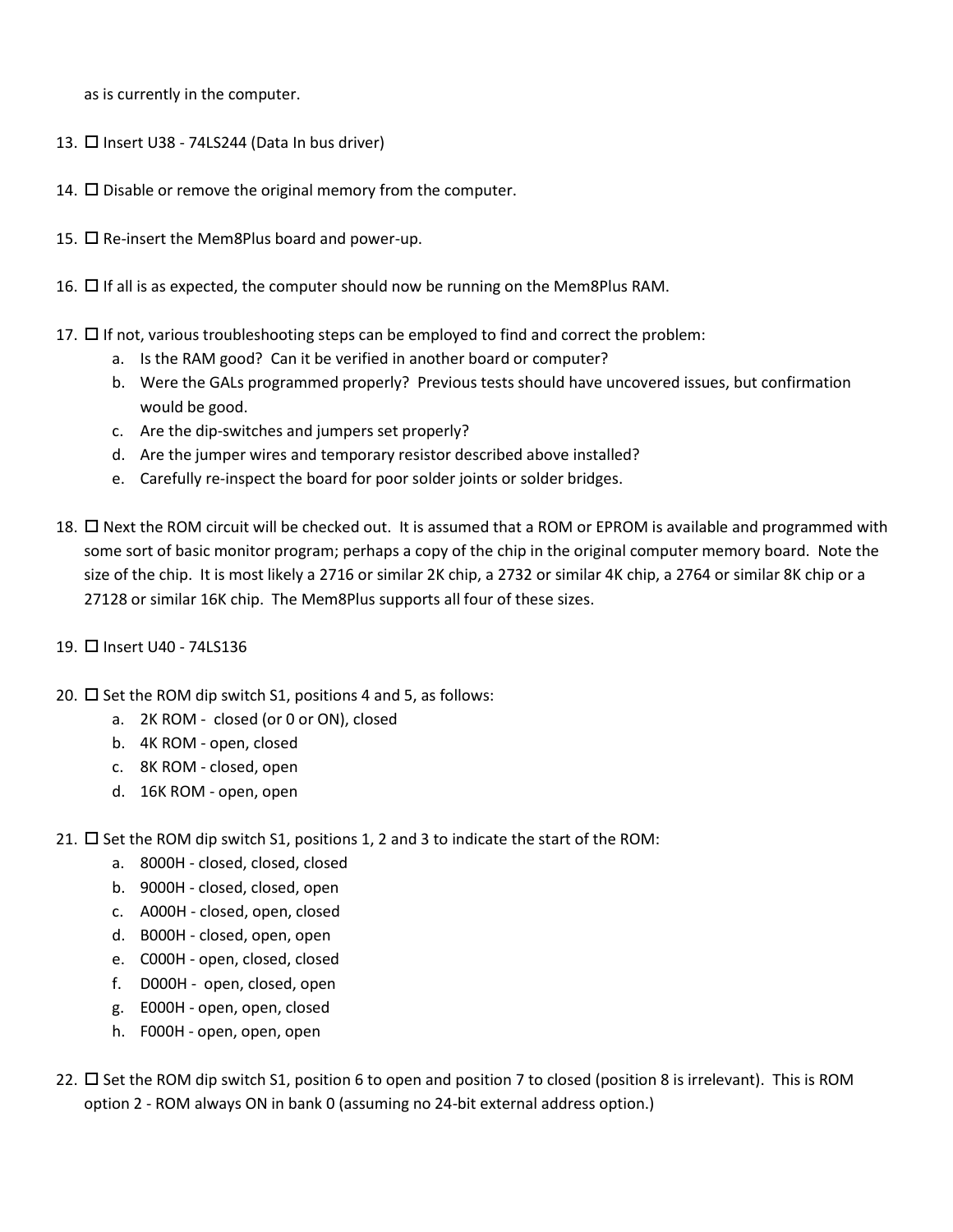23. Remove the temporary resistor at U2, and insert U2 - GAL22V10 (ROM control logic - ROM)

24.  $\Box$  Insert the EPROM in U34.

25.  $\square$  Disable the ROM that was running in the computer prior to the Mem8Plus.

26.  $\Box$  Insert the Mem8Plus back into the computer and power-up.

27.  $\square$  The ROM on the Mem8Plus should run the firmware now.

- 28.  $\Box$  If not, various troubleshooting steps can be employed to find and correct the problem:
	- a. Dip-switches are set properly.
	- b. ROM GAL (U2) was programmed properly.
	- c. ROM was properly inserted in to the socket.
	- d. It is possible that the ROM is too slow and may need the wait-state generator option.

#### Mem8 Power Regulator, EZSBC, option M1

When using this option, be sure to remove J11.

#### Mem8 Power Regulator, Pololu, option M2

When using this option, be sure to remove J11.

#### Mem8 24-bit Addressing, option M3

- 1.  $\Box$  Insert U48 74LS244 (Address A16 A23 buffer)
- 2. □ Insert U18 74LS136 (Address Decoder)
- 3. With jumper caps (shorting shunts), select the binary board address on J8. A jumper on selects that bit high. The board can be addressed at any one of 16 addresses from 0xxxxH to FxxxxH.
- 4.  $\Box$  Insert board in bus and power-On.
- 5.  $\Box$  Using a CPU capable of addressing more than 64K, and appropriate software, verify that memory can be read and written. (Note: this option was not tested on the prototype as a CPU with this capability was not available.)

#### Mem8 ROM Wait State, option M4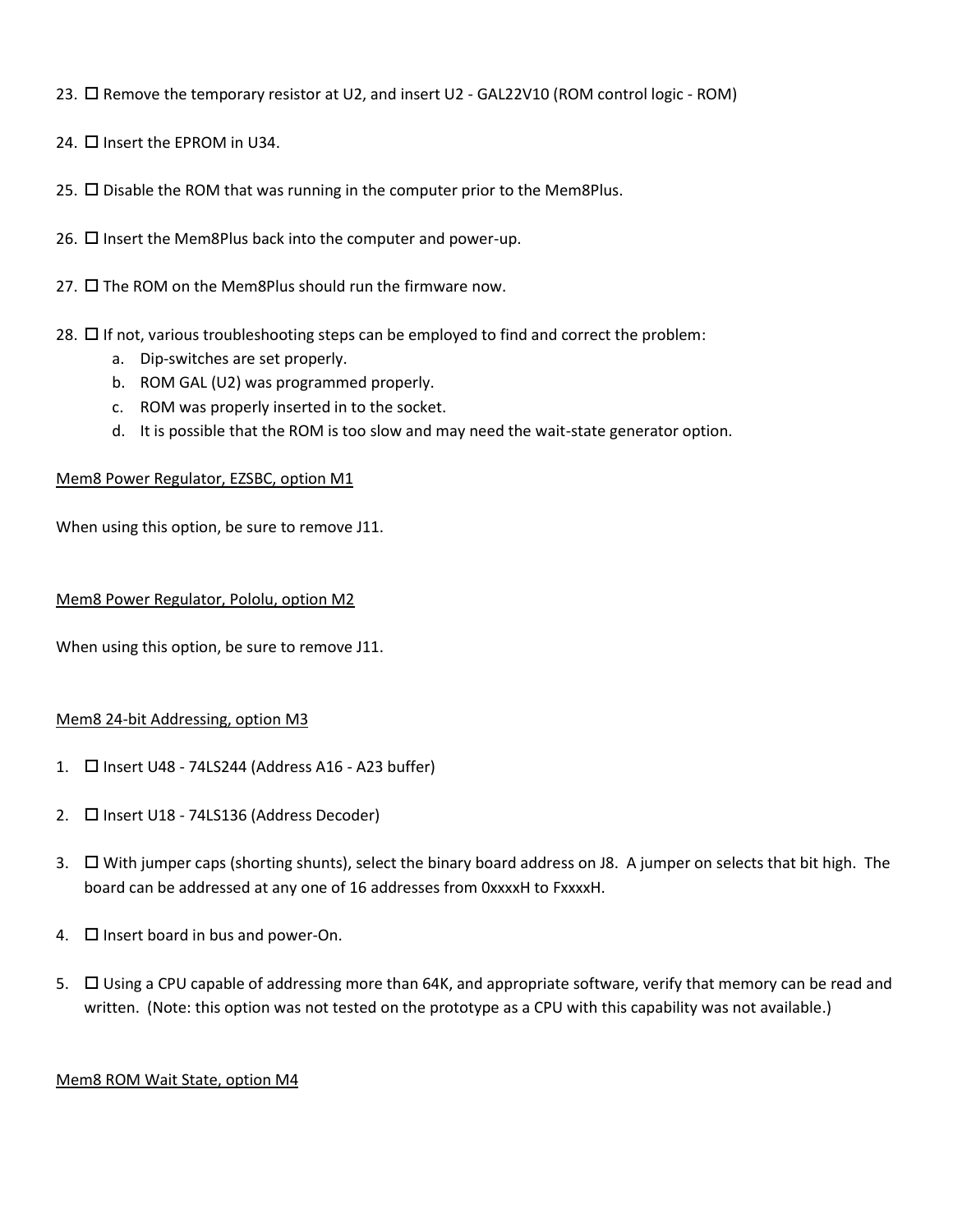- 1.  $\Box$  Remove the temporary test resistor installed in the M0 assembly and insert U4 74LS165 (8-bit shift register counts wait states)
- 2. With jumper caps (shorting shunts), select the desired number of wait-states on J10. No shunts for zero wait states. Add one shunt at "1" to get one wait state. Add a second shunt at "2" for two wait states. Continue adding shunts for up to eight wait states. Note that all subsequent shunts remain in place as more are added for additional wait states.
- 3.  $\Box$  Insert the board into the bus and power On.
- 4.  $\Box$  With at least one wait state set, confirm activity on U42 pin 9 as evidence that ROM wait states are being produced. If an oscilloscope is available, view a waveform on U42 pin 9. Add shunts and watch the duty cycle change to indicate more wait states.

## Mem8 Battery-backed (non-volatile) RAM, option M5

This option is currently not available. A design problem surfaced in prototype testing. If this option is used along with the automatic chip configuration circuit, the batteries are drained very quickly. A correction has been designed, but it is not easy to patch in. The next revision will have the problem corrected.

## Mem8 Memory Management Unit (MMU), option M6

Note: it will be easier to test this option if option P7 or option P8 (bank select display) are selected and installed first. Also helpful are options P5 or P6 (A16 - A23 display). Of course, these options require option P0, which must be selected and installed as well ahead of option M6.

- 1.  $\Box$  Remove temporary resistor @U30.
- 2.  $\Box$  Insert U30 74LS688 (MMU I/O port decoder)
- 3.  $\Box$  With jumper shunts at J9, select an appropriate I/O address for the MMU bank select port. A shunt ON programs a low for that bit. For example, to select output port 32H (0011 0010 binary), put shunts on A7, A6, A3, A2 and A0.
- 4.  $\Box$  Put the board into the bus and power ON. Using a monitor program, output anything to the port selected above. Observe a pulse on U22 pin 9.
- 5.  $\Box$  Insert U22 74LS174 (MMU Bank Select Register)
- 6.  $\Box$  Put the board into the bus and power ON. Using a monitor program, output 01H to the MMU bank select port setup in step four above. Observe the outputs of U22, pins 10, 7, 5 and 2 with a logic probe. The pattern 0001 should be seen. Send various combinations of bits to the bank select port and be sure the output of U22 agrees. Note that if the Bank Select LED display, option P7 or the Bank Select Hex display, Option P8 was constructed prior,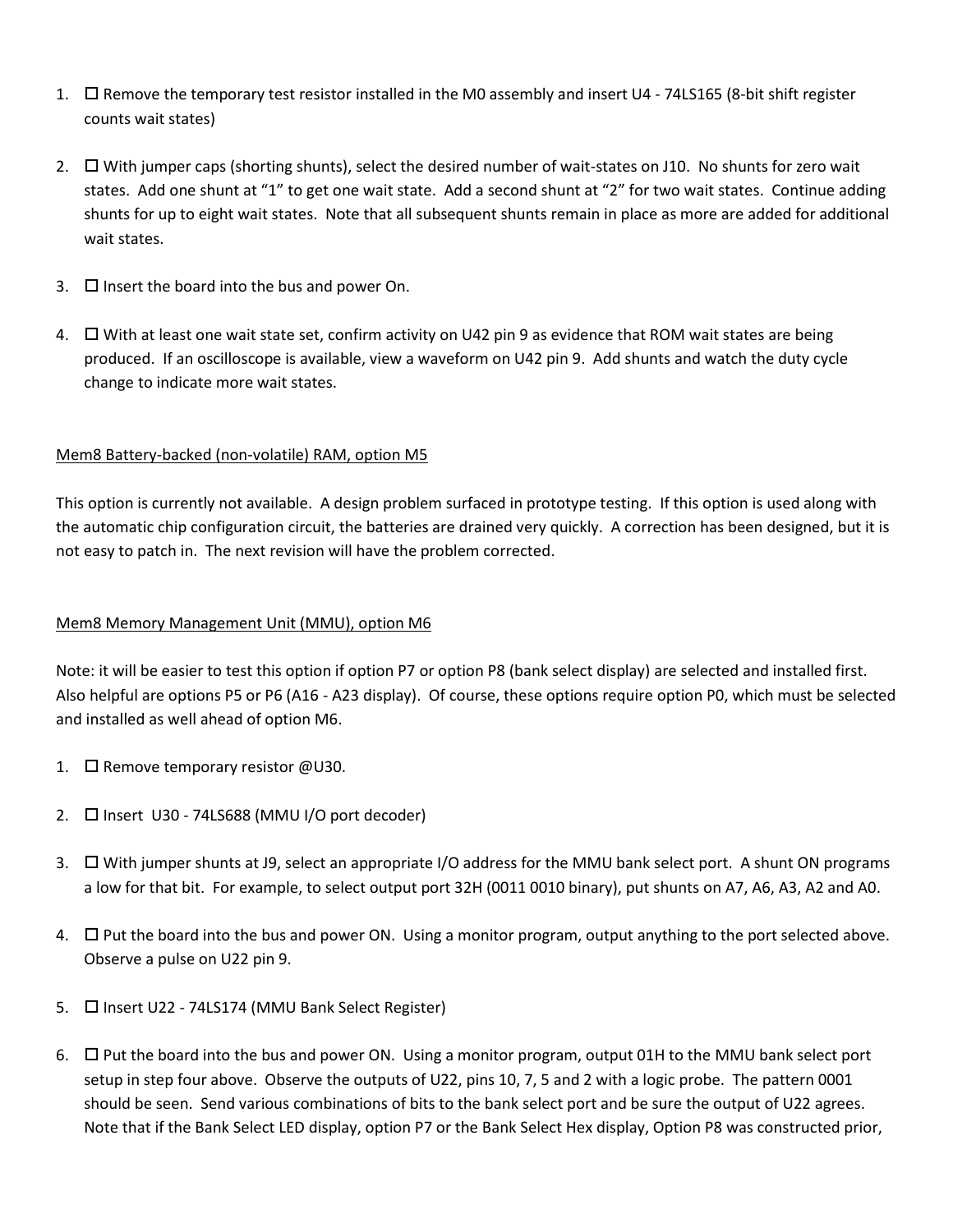the bank select register output will show on these displays.

- 7. Remove temporary components installed earlier for testing:
	- a. □ 10K @U19 pins 23 to 24
	- b.  $\Box$  Jumper to GND @ U19 pins 22 to 12
	- c.  $\Box$  Jumper to GND @ U19 pin 21 to U20 pin 10
- 8. Insert components:
	- a.  $\Box$  U20 74LS244 (MMU A16 A23 bus driver)
	- b.  $\Box$  U19 GAL22V10 (MMU logic MMU)
- 9.  $\Box$  Set dip switch S14, positions 5, 6 and 7:
	- a. Position 5 and 6 set the common size; choose one and set it. The correct common size is a function of the OS and its configuration. For testing, any common size should be satisfactory, but note the setting for use below. Closed, Closed (0, 0) is 8K Open, Closed (1, 0) is 16K Closed, Open (0, 1) is 24K Open, Open (1, 1) is 32K
	- b. Position 7 sets the bank select mode open (1) is normal, closed (0) is encoded. Normal mode corresponds to the Cromemco bank select scheme where each bit can select one bank. For example, if 0001H is set in the bank select register, then bank 1 is selected. Bank 2 is 0010H, bank 3 is 0100H, and bank 4 is 1000H. Only one high bit is permitted at any one time; only four banks can be selected. Encoded mode permits up to 16 banks to be selected, one at a time. In this mode, any bit can be high at any time, so 0001H is bank 1, and bank 2 is 0010H as before. But bank three is 0011H and bank 4 is 0100H. 1000H is bank 8 and 1111H is bank 16. For testing, the mode will be set to normal.
- 10. Note that with 16 possible banks, the maximum RAM addressable is 1MB, which also happens to be the maximum RAM the board can contain (2 x 512K chips). As such, address lines A20 to A23 will always be driven low out of the MMU logic and there is concern for only A16 to A19. The MMU logic can be summarized and explained best with a truth table. This shows only the logic associated with normal mode: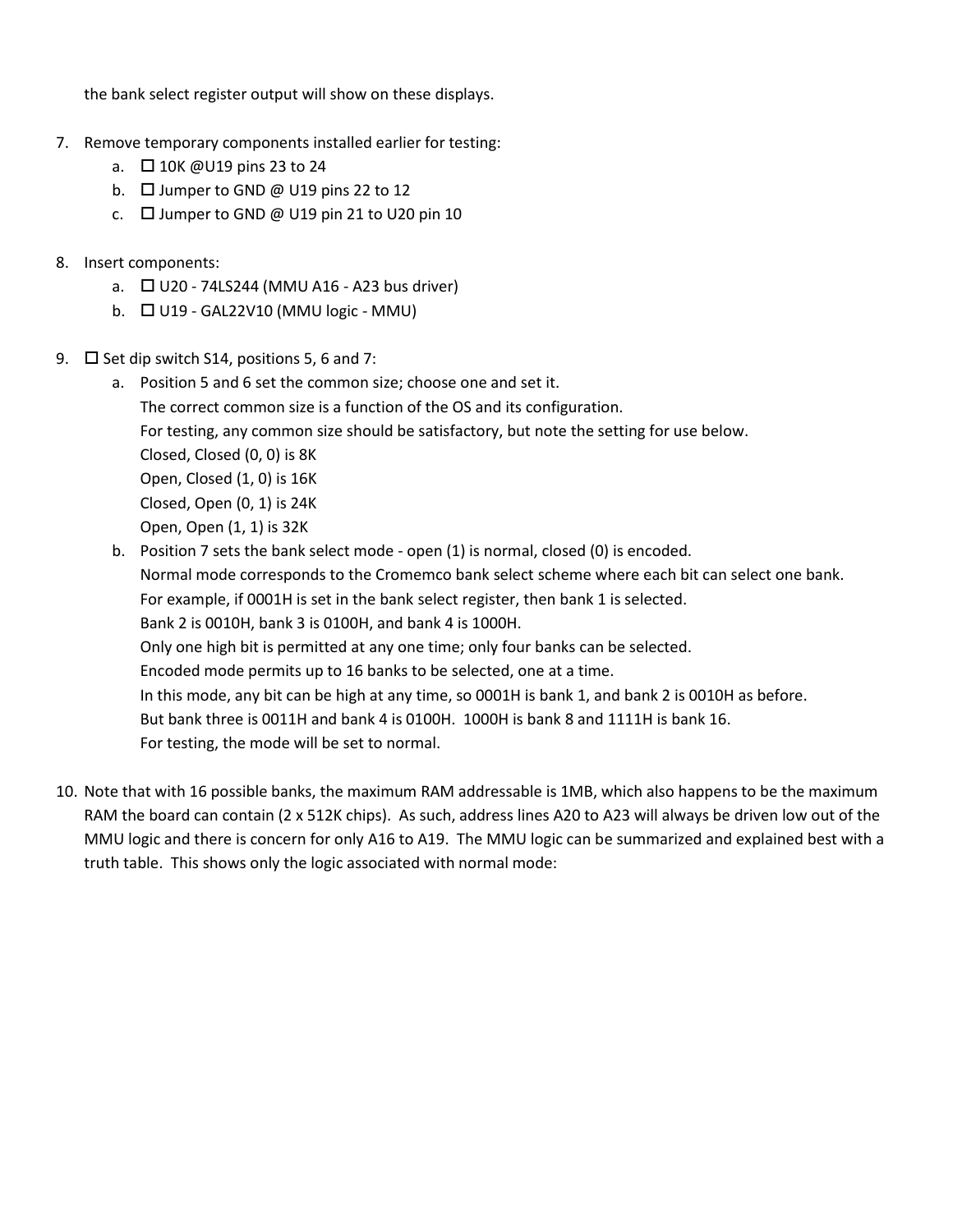| Criteria       |            |                |                                  |              | CommonSiz       |                           | Address Bits |              |                           | <b>Select Bits</b> |              |              | Outputs        |              |                         |              |          |             |              |              |
|----------------|------------|----------------|----------------------------------|--------------|-----------------|---------------------------|--------------|--------------|---------------------------|--------------------|--------------|--------------|----------------|--------------|-------------------------|--------------|----------|-------------|--------------|--------------|
| Bank           | ComSiz     |                | <b>CPUAddr</b> Operation         | <b>BSRS</b>  | CS <sub>1</sub> | CS <sub>0</sub>           | A15          | A14          | A13                       | B <sub>3</sub>     | <b>B2</b>    | <b>B1</b>    | B <sub>0</sub> |              | <b>RBNK LOBNK HIBNK</b> |              | A19      | A18         | A17          | A16          |
| $\mathbf 0$    | any        | any            | After reset, before BS reg wrt   | $\Omega$     | x               | x                         | x            | x            | x                         | x                  | x            | x            | x              | $\mathbf{1}$ | $\mathbf 0$             | 0            | $\Omega$ | $\mathbf 0$ | 0            | $\mathbf 0$  |
|                |            |                |                                  |              |                 |                           |              |              |                           |                    |              |              |                |              |                         |              |          |             |              |              |
| $\mathbf{1}$   | any        | $00 - FF$      | Bank 1 - "normal" 1 of 4 BS bits | $\mathbf{1}$ | X               | $\boldsymbol{\mathsf{x}}$ | $\mathsf{x}$ | $\mathsf{x}$ | $\boldsymbol{\mathsf{x}}$ | $\mathbf 0$        | 0            | $\mathbf 0$  | $\mathbf{1}$   | 0            | $\mathbf{1}$            | $\mathbf 0$  | $\Omega$ | 0           | 0            | 0            |
|                |            |                |                                  |              |                 |                           |              |              |                           |                    |              |              |                |              |                         |              |          |             |              |              |
| 2              | any        | $00 - 7F$      | Bank 2                           | $\mathbf{1}$ | $\mathsf{x}$    | $\mathsf{x}$              | $\Omega$     | $\mathsf{x}$ | $\mathsf{x}$              | $\Omega$           | 0            | $\mathbf{1}$ | $\Omega$       | $\Omega$     | $\Omega$                | $\Omega$     | $\Omega$ | $\Omega$    | 0            | $\mathbf{1}$ |
| $\overline{2}$ | 32K        | $80 - FF$      | Common                           | $\mathbf{1}$ | $\mathbf{1}$    | $\mathbf{1}$              | $\mathbf{1}$ | $\mathsf{x}$ | x                         | $\Omega$           | $\Omega$     | $\mathbf{1}$ | $\Omega$       | $\Omega$     | $\mathbf{1}$            | $\Omega$     | $\Omega$ | $\Omega$    | $\Omega$     | $\Omega$     |
| $\overline{2}$ | 24K        | $AO - FF$      | Common                           | $\mathbf{1}$ | $\mathbf{1}$    | $\Omega$                  | $\mathbf{1}$ | $\Omega$     | 1                         | 0                  | 0            | $\mathbf{1}$ | $\mathbf 0$    | 0            | $\mathbf{1}$            | 0            | $\Omega$ | 0           | 0            | 0            |
| $\overline{2}$ | 24K        | 80 - 9F        | Bank 2                           | $\mathbf{1}$ | $\mathbf{1}$    | $\mathbf 0$               | $\mathbf{1}$ | $\mathbf 0$  | $\mathbf 0$               | $\Omega$           | 0            | $\mathbf{1}$ | $\mathbf 0$    | 0            | $\Omega$                | 0            | $\Omega$ | $\Omega$    | 0            | $\mathbf{1}$ |
| $\overline{2}$ | <b>16K</b> | $CO - FF$      | Common                           | 1            | $\mathbf 0$     | $\mathbf{1}$              | $\mathbf{1}$ | $\mathbf{1}$ | $\mathsf{x}$              | 0                  | 0            | $\mathbf{1}$ | 0              | 0            | $\mathbf{1}$            | 0            | 0        | $\mathbf 0$ | 0            | 0            |
| $\overline{2}$ | <b>16K</b> | $80 - BF$      | Bank 2                           | $\mathbf{1}$ | $\Omega$        | $\mathbf{1}$              | $\mathbf{1}$ | $\mathbf 0$  | $\boldsymbol{\mathsf{x}}$ | $\Omega$           | $\Omega$     | $\mathbf{1}$ | $\Omega$       | $\Omega$     | $\Omega$                | $\Omega$     | $\Omega$ | $\Omega$    | $\Omega$     | $\mathbf{1}$ |
| $\overline{2}$ | 8K         | $E0 - FF$      | Common                           | 1            | $\Omega$        | $\Omega$                  | $\mathbf{1}$ | $\mathbf{1}$ | $\mathbf{1}$              | $\Omega$           | $\Omega$     | $\mathbf{1}$ | $\Omega$       | $\mathbf 0$  | $\mathbf{1}$            | $\Omega$     | $\Omega$ | $\Omega$    | $\Omega$     | $\Omega$     |
| $\overline{2}$ | 8K         | $80 - DF$      | Bank 2                           | $\mathbf{1}$ | 0               | $\Omega$                  | $\mathbf{1}$ | $\mathbf{1}$ | $\Omega$                  | $\Omega$           | 0            | $\mathbf{1}$ | $\Omega$       | $\Omega$     | $\Omega$                | 0            | $\Omega$ | $\Omega$    | 0            | $\mathbf{1}$ |
|                |            |                |                                  |              |                 |                           |              |              |                           |                    |              |              |                |              |                         |              |          |             |              |              |
| 3              | any        | $00 - 7F$      | Bank 3                           | $\mathbf{1}$ | x               | $\boldsymbol{\mathsf{x}}$ | $\Omega$     | x            | $\boldsymbol{\mathsf{x}}$ | $\mathbf 0$        | $\mathbf{1}$ | $\Omega$     | $\mathbf 0$    | $\mathbf 0$  | $\Omega$                | $\Omega$     | $\Omega$ | $\Omega$    | $\mathbf{1}$ | $\Omega$     |
| 3              | 32K        | $80 - FF$      | Common                           | 1            | $\mathbf{1}$    | $\mathbf{1}$              | $\mathbf{1}$ | $\mathsf{x}$ | X                         | 0                  | $\mathbf{1}$ | 0            | 0              | 0            | $\mathbf{1}$            | 0            | 0        | $\mathbf 0$ | 0            | 0            |
| 3              | 24K        | $AO - FF$      | Common                           | 1            | $\mathbf{1}$    | $\Omega$                  | $\mathbf{1}$ | $\Omega$     | $\mathbf{1}$              | $\Omega$           | $\mathbf{1}$ | 0            | 0              | 0            | $\mathbf{1}$            | $\Omega$     | $\Omega$ | $\Omega$    | 0            | $\Omega$     |
| 3              | 24K        | $80 - 9F$      | Bank 3                           | 1            | $\mathbf{1}$    | $\Omega$                  | $\mathbf{1}$ | $\Omega$     | $\Omega$                  | $\Omega$           | $\mathbf{1}$ | $\Omega$     | $\mathbf 0$    | $\Omega$     | $\Omega$                | $\Omega$     | $\Omega$ | $\Omega$    | $\mathbf{1}$ | $\Omega$     |
| 3              | <b>16K</b> | $CO - FF$      | Common                           | $\mathbf{1}$ | 0               | $\mathbf{1}$              | $\mathbf{1}$ | $\mathbf{1}$ | x                         | $\Omega$           | $\mathbf{1}$ | $\Omega$     | 0              | 0            | $\mathbf{1}$            | $\Omega$     | $\Omega$ | $\Omega$    | 0            | 0            |
| 3              | 16K        | $80 - BF$      | Bank 3                           | $\mathbf{1}$ | $\Omega$        | $\mathbf{1}$              | $\mathbf{1}$ | $\mathbf 0$  | $\pmb{\times}$            | $\Omega$           | $\mathbf{1}$ | 0            | $\Omega$       | $\Omega$     | $\Omega$                | $\Omega$     | $\Omega$ | $\Omega$    | $\mathbf{1}$ | $\Omega$     |
| 3              | 8K         | $E0 - FF$      | Common                           | $\mathbf{1}$ | $\Omega$        | $\Omega$                  | $\mathbf{1}$ | $\mathbf{1}$ | $\mathbf{1}$              | $\Omega$           | $\mathbf{1}$ | 0            | $\mathbf 0$    | 0            | $\mathbf{1}$            | 0            | $\Omega$ | 0           | 0            | 0            |
| 3              | 8K         | $80 - DF$      | Bank 3                           | $\mathbf{1}$ | 0               | 0                         | $\mathbf{1}$ | $\mathbf{1}$ | $\mathbf 0$               | 0                  | $\mathbf{1}$ | 0            | $\mathbf 0$    | $\mathbf 0$  | $\Omega$                | 0            | 0        | 0           | $\mathbf{1}$ | 0            |
|                |            |                |                                  |              |                 |                           |              |              |                           |                    |              |              |                |              |                         |              |          |             |              |              |
| 4              | any        | $00 - 7F$      | Bank 4                           | $\mathbf{1}$ | X               | $\mathsf{x}$              | $\Omega$     | $\mathsf{x}$ | $\boldsymbol{\mathsf{x}}$ | $\mathbf{1}$       | 0            | 0            | $\mathbf 0$    | $\mathbf 0$  | $\mathbf 0$             | $\mathbf{1}$ | 0        | 0           | $\mathbf{1}$ | $\mathbf{1}$ |
| 4              | 32K        | $80 - FF$      | Common                           | $\mathbf{1}$ | $\mathbf{1}$    | $\mathbf{1}$              | $\mathbf{1}$ | $\mathsf{x}$ | $\mathsf{x}$              | $\mathbf{1}$       | 0            | 0            | $\mathbf 0$    | $\mathbf 0$  | $\mathbf{1}$            | 0            | $\Omega$ | $\Omega$    | $\Omega$     | 0            |
| 4              | 24K        | $AO - FF$      | Common                           | 1            | $\mathbf{1}$    | $\mathbf 0$               | $\mathbf{1}$ | $\mathbf 0$  | $\mathbf{1}$              | $\mathbf{1}$       | 0            | 0            | 0              | 0            | $\mathbf{1}$            | 0            | 0        | 0           | 0            | 0            |
| 4              | 24K        | $80 - 9F$      | Bank 4                           | $\mathbf{1}$ | $\mathbf{1}$    | $\mathbf 0$               | $\mathbf{1}$ | $\mathbf 0$  | $\mathbf 0$               | $\mathbf{1}$       | 0            | 0            | $\mathbf 0$    | 0            | $\Omega$                | $\mathbf{1}$ | 0        | 0           | $\mathbf{1}$ | $\mathbf{1}$ |
| 4              | <b>16K</b> | $CO - FF$      | Common                           | $\mathbf{1}$ | $\mathbf 0$     | $\mathbf{1}$              | $\mathbf{1}$ | $\mathbf{1}$ | $\boldsymbol{\mathsf{x}}$ | $\mathbf{1}$       | 0            | 0            | $\mathbf 0$    | 0            | $\mathbf{1}$            | $\mathbf 0$  | $\Omega$ | $\Omega$    | 0            | 0            |
| 4              | <b>16K</b> | 80 - BF        | Bank 4                           | 1            | 0               | $\mathbf{1}$              | $\mathbf{1}$ | 0            | x                         | $\mathbf{1}$       | 0            | 0            | 0              | 0            | $\Omega$                | $\mathbf{1}$ | $\Omega$ | 0           | $\mathbf{1}$ | $\mathbf{1}$ |
| 4              | 8K         | $E0 - FF$      | Common                           | $\mathbf{1}$ | $\mathbf 0$     | 0                         | $\mathbf{1}$ | $\mathbf{1}$ | $\mathbf{1}$              | $\mathbf{1}$       | 0            | 0            | 0              | 0            | $\mathbf{1}$            | 0            | 0        | 0           | 0            | 0            |
| 4              | 8K         | 80 - DF Bank 4 |                                  | $\mathbf{1}$ | 0               | $\Omega$                  | $\mathbf{1}$ | $\mathbf{1}$ | $\Omega$                  | 1                  | 0            | $\Omega$     | $\mathbf 0$    | 0            | $\Omega$                | $\mathbf{1}$ | $\Omega$ | $\Omega$    | $\mathbf{1}$ | $\mathbf{1}$ |

At reset or power-on, the BSRS bit from the bank register forces the MMU logic to the reset state, called bank 0. All inputs are ignored, A16 - A19 are driven low and the RBNK signal to the ROM logic enables the ROM. In the course of normal operations, perhaps by the boot loader, a write to the Bank select register, typically a 01H for selecting bank 1, sets BSRS, enabling the MMU logic and subsequently setting RBNK low disabling the ROM. Bank 1 is the "normal" bank of 64K with A16 to A19 low. By writing a different bit high in the bank select register, and depending on the setting of the common size dip switch, the logic will select a different memory region above 64K to substitute for low memory. For example, if the common size is 16K, then physical address C000 to FFFF will always address "common" bank 1 memory (A16 - A19 are 0000), and physical address 0000 to BFFF will come from bank 2 memory (A19 - A16 are 0001). Bank-switching back to bank 1 will return physical address 0000 to BFFF back to bank 1.

Operation of the MMU logic for the Encoded mode is identical, except the Select Bits B0 to B3 from the bank select register are decoded into 1 of 16 possible banks and the truth table is four times as long. Also, like in normal mode, HiBnk will be true only when the top bank of RAM is selected.

- 11.  $\Box$  Put the board into the bus and power ON.
- 12.  $\Box$  With a monitor program, output 01H to the bank select port selected in step 3 above. If one of the bank select display options is operating, observe this on the display, else use a logic probe to confirm. It may be possible that A16 to A23 will no longer be 00H, (see on display or logic probe) and it is also possible that the computer will crash. This is because the bank select operation has disrupted the monitor's memory space - a good sign that the MMU is working. If the monitor is still running, attempt to read memory from a non-common address. Regardless of the common setting, reading from 2000H is outside the common memory space. Now the A16 to A23 display should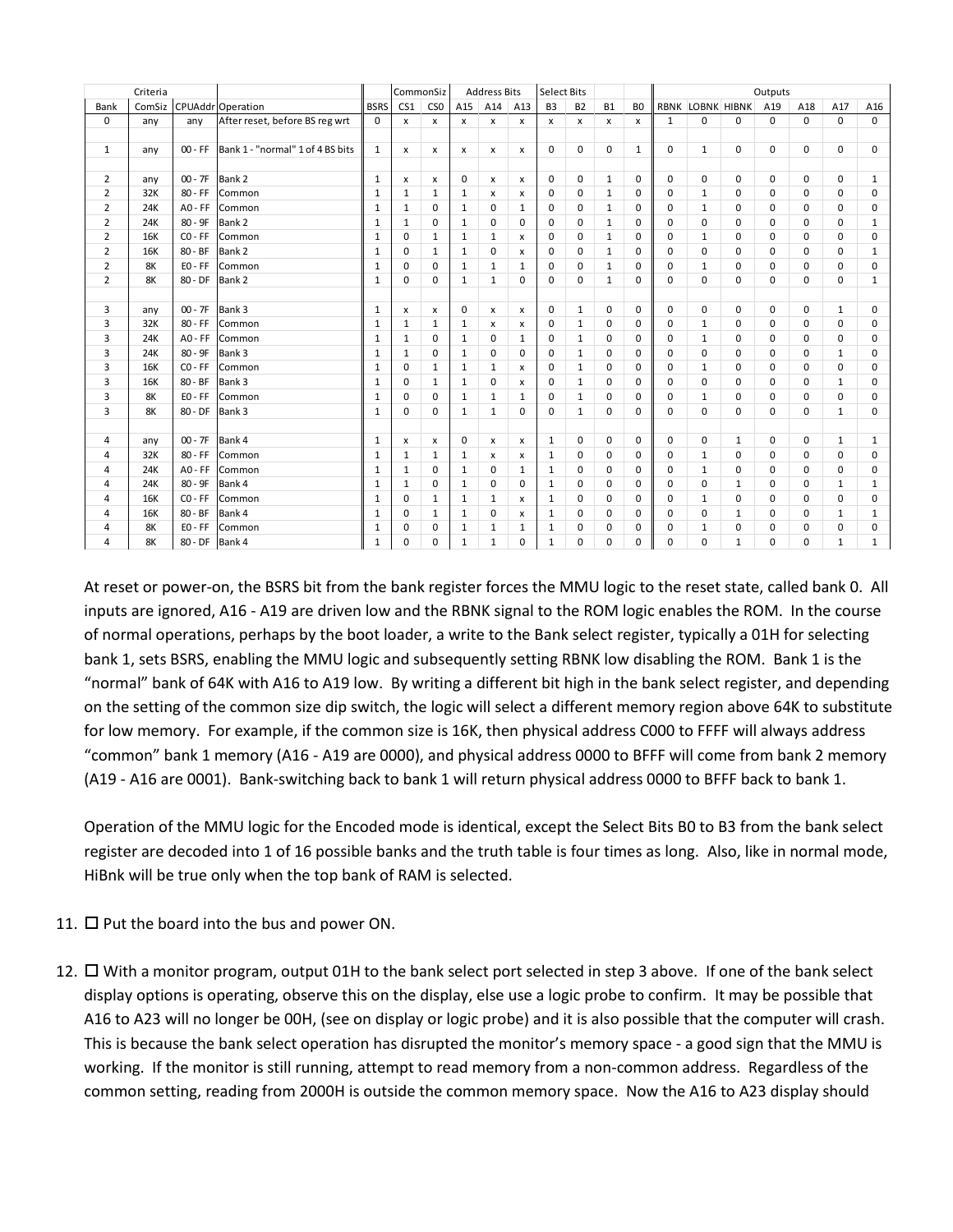show something other than 00H, a sign that the MMU is working. With so many possibilities, it will not be possible to test them. If one works, then all should be fine.

## Mem8Plus Bus Monitor Base, option P0 without option P4

This is the base bus monitor option utilizing binary LED displays grouped into bytes. Option P4 is the same board populated instead with hexadecimal displays. The two options are mutually exclusive. If the P4 option is to be built, skip these steps and go directly to the P4 option section below.

- 1. Insert these components for the Data In Display:
	- a.  $\Box$  U32 74LS244 (Data In Bus to display)
	- b.  $\Box$  U89 74LS240 (DI0 DI7 LED driver)
- 2.  $\Box$  Set S70 to ON.
- 3.  $\Box$  Put the board into the bus, power ON and confirm that the Data In Display is functional.
- 4. Insert these components for the Data Out Display:
	- a.  $\Box$  U24 74LS244 (Data Out Bus to display)
	- b.  $\Box$  U92 74LS240 (DO0 DO7 LED driver)
- 5.  $\Box$  Put the board into the bus, power ON and confirm that the Data Out Display is functional.
- 6. Insert these components for the Address Display:
	- a.  $\Box$  U77 74LS240 (A8 A15 LED driver)
	- b.  $\Box$  U82 74LS240 (A0 A7 LED driver)
- 7.  $\Box$  Put the board into the bus, power ON and confirm that the Address A0 A15 Display is functional.
- 8. Insert these components for the Status and Control Display:
	- a.  $\Box$  U95 74LS240 (Status LED driver)
	- b.  $\Box$  U96 74LS240 (Control LED driver may already be installed from logic probe assembly)
- 9.  $\Box$  Put the board into the bus, power ON and confirm that the Status and Control Display is functional.
- 10.  $\Box$  Slide the Displays switch, S70, to the OFF position and confirm that the displays go OFF. Then return the switch to the ON position.

#### Mem8Plus Separate Display Board, option P1

This option is best exercised before any components are installed. However, if care is taken, the boards can still be separated afterwards.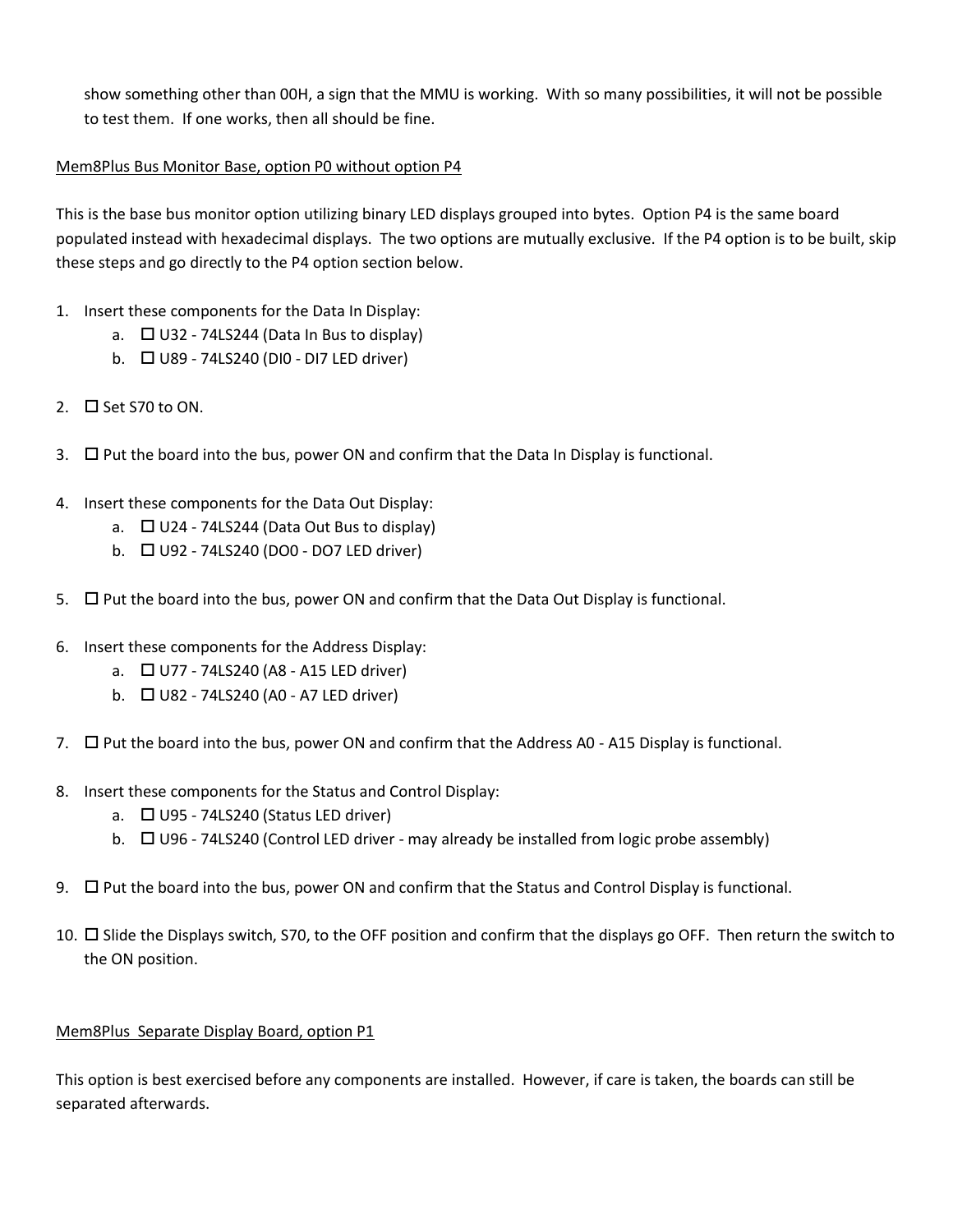- 1.  $\Box$  To separate the boards, note that perforations were made during board fabrication between the two boards. Using a sharp knife (like a utility knife or an "X-acto" knife), run the length of the perforations with the blade, especially in the areas where the runs connect the two boards. Do this several times to score the perforations and ensure that the runs are cut. Then using diagonal cutters, start the break on both ends of the perforation. With it started, the boards ought to snap apart.
- 2.  $\Box$  Install four 40-pin 0.1" duel-row headers at J1, J7, J79 and J80. These can be installed on either side of either board to accommodate physical needs. Just be sure to match up pin 1 to pin 1.
- 3. Obtain or fabricate two 40-conductor cables with 40-pin header receptacles on each end. (Similar to PATA cables for IDE disk drives.) These can be as long as desired, but at some point they will not work (this point has not been determined - 18" is about as long as has been tested operational.)
- 4.  $\Box$  Connect both 40-pin cables, power-ON and test.

# Mem8Plus Power Regulator, EZSBC, option P2

When using this option, be sure to remove J72. Confirmation of this option was done in the preliminary tests.

## Mem8Plus Power Regulator, Pololu, option P3

When using this option, be sure to remove J72. Confirmation of this option was done in the preliminary tests.

## Mem8Plus Base Hex Display, option P4

- 1. Insert these components for the Data In and Data Out Display:
	- a.  $\Box$  U90, U91 TIL311 (Data In Bus hex display)
	- b.  $\Box$  U93, U94 TIL311 (Data Out Bus / Outport hex display)
- 2. Insert these components for the Address Display:
	- a.  $\Box$  U79, U80 TIL311 (A8 A15 hex display)
	- b.  $\Box$  U83, U84 TIL311 (A0 A7 hex display)
- 3. Insert these components for the Status and Control Display:
	- a.  $\Box$  U95 74LS240 (Status LED driver)
	- b.  $\Box$  U96 74LS240 (Control LED driver may already be installed from logic probe assembly)
- 4.  $\Box$  Set S70 to ON.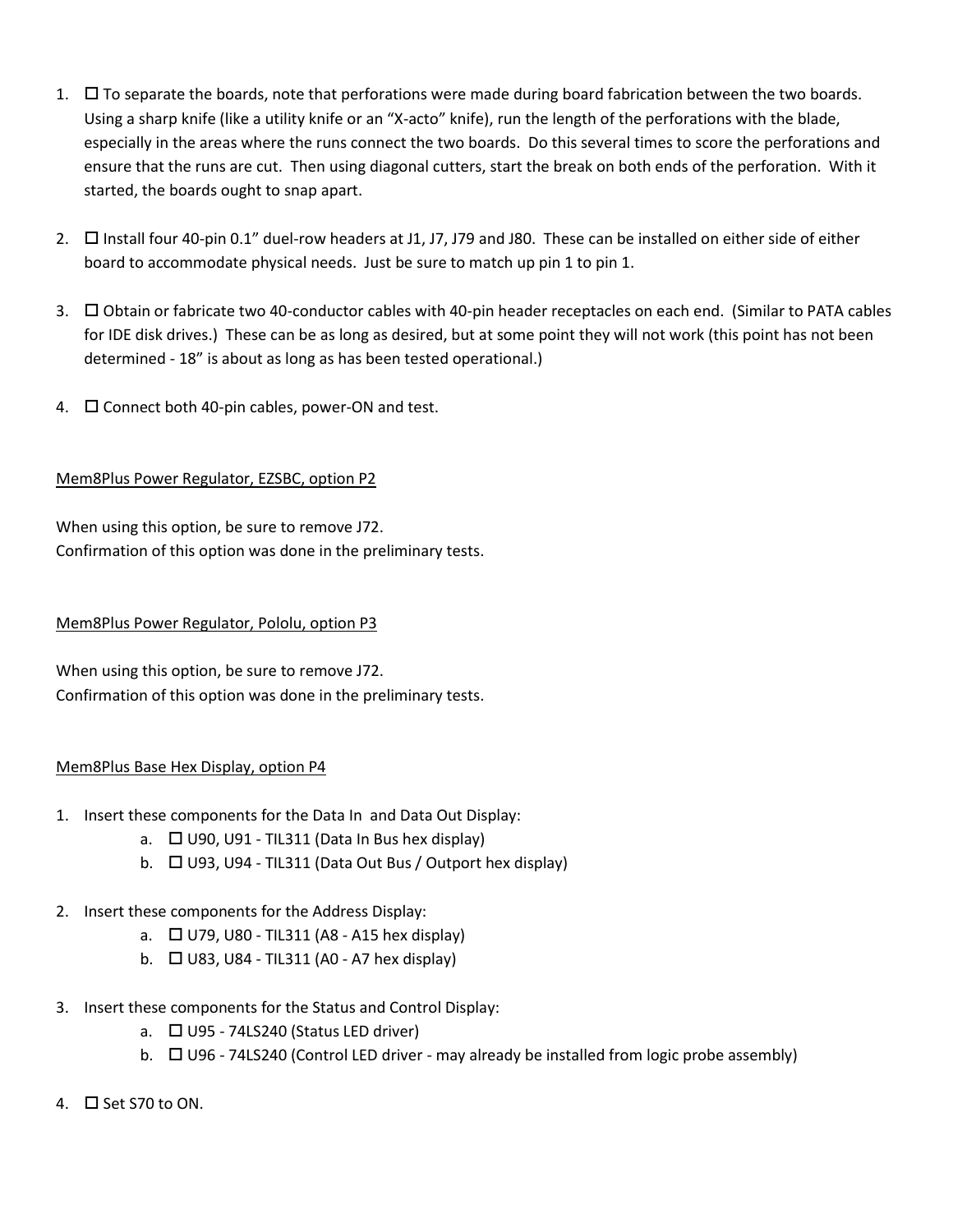- 5.  $\Box$  Put the board into the bus, power ON and confirm that the Data In, Data Out, Address and Status/Control Displays are functional.
- 6.  $\Box$  Slide the Display switch, S70, to the OFF position and confirm that the displays go OFF. Then return the switch to the ON position.

### Mem8Plus LED display for Address bus A16 - A23, option P5

- 1. □ Insert U72 74LS240 (A16 A23 LED driver)
- 2.  $\Box$  Put the board into the bus, power ON and confirm that the A16 to A23 LEDs are functional. This option requires the M3 or M6 option to produce anything meaningful on the display.

### Mem8Plus Hex display for Address bus A16 - A23, option P6

- 1.  $\Box$  Insert U74 and U75 TIL311 (A16 A23 hex display)
- 2.  $\Box$  Put the board into the bus, power ON and confirm that the A16 to A23 displays are functional.

#### Mem8Plus LED display for Bank Select, option P7

- 1. **I** Insert U71 74LS368 (Bank Select LED driver)
- 2.  $\Box$  Put the board into the bus, power ON and confirm that the bank select LED display is functional. This option requires the M6 option to produce anything other than "0" (no LEDs lit) on the display. Then software is required to write something other than 0 to the bank select port.

## Mem8Plus Hex display for Bank Select, option P8

- 3.  $\Box$  Insert U70 TIL311 (hex display)
- $4.$   $\Box$  Put the board into the bus, power ON and confirm that the bank select hex display is functional. This option requires the M6 option to produce anything other than "0" on the display. Then software is required to write something other than 0 to the bank select port.

#### Front Panel, option P9

1.  $\Box$  Remove temporary resistor and jumper @U12 and U13.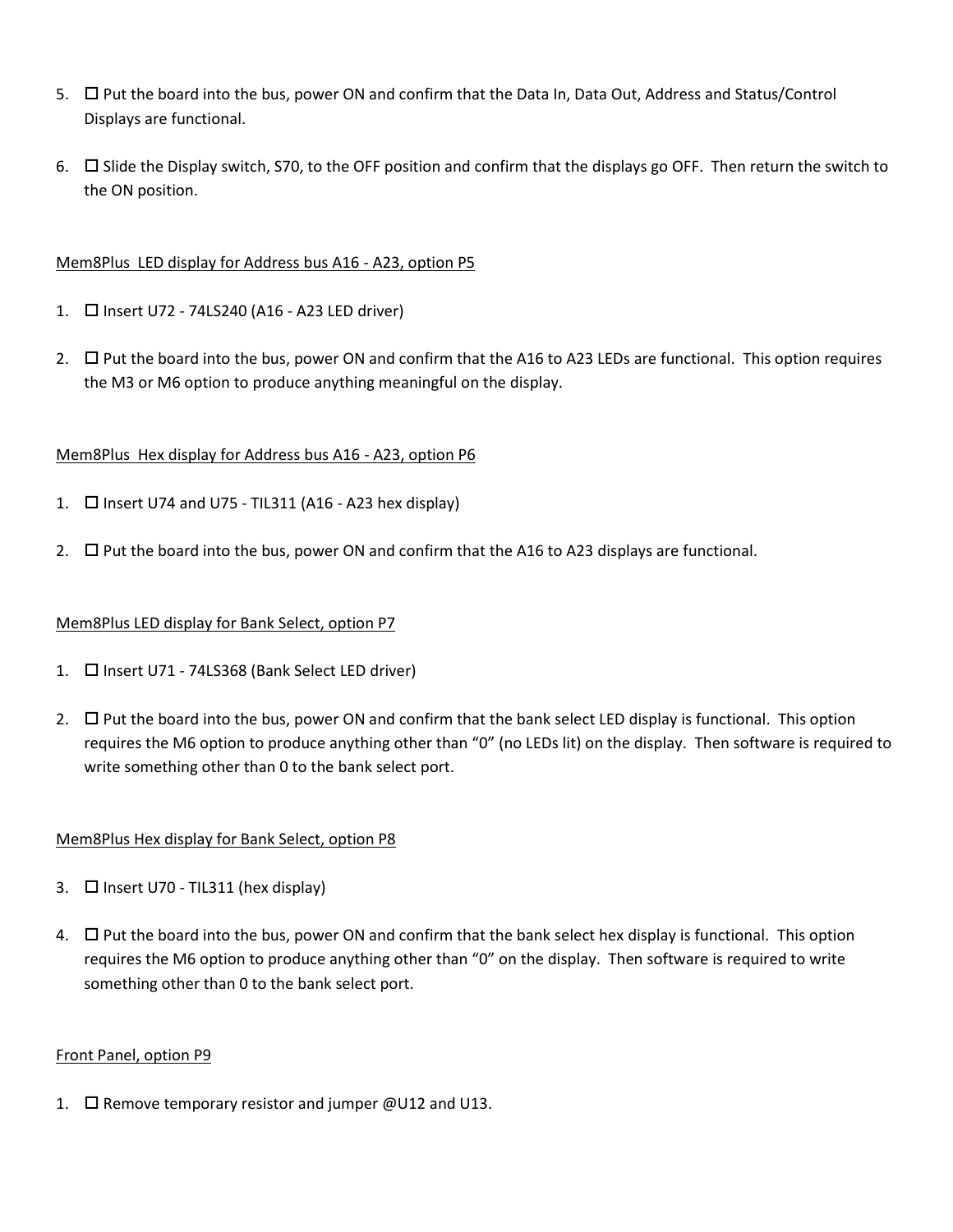- 2.  $\Box$  Insert U12 & U13 both 74HCT14 (switch buffer and de-bounce)
- 3.  $\Box$  Set the slide switches as follows:
	- a. S6 Normal
	- b. S7 Run
	- c. S9 M1
	- d. S10 Off
	- e. S11 Off
	- f. S12 DispDO
- 4.  $\Box$  Put the board into the bus and power ON.
- 5.  $\Box$  With a logic probe, observe the outputs of the HCT14's while the corresponding switch is cycled. The output should move to the opposite state when the switch is changed, and return when the switch returns. Here is a chart to help check these outputs showing the Reference Designator and pin number, the full name and the board label:
	- a. U13-2: Memory Examine MemEx
	- b. U13-4: Memory Examine Next MemExNxt
	- c. U13-6: Memory Deposit Deposit
	- d. U13-8: Memory Deposit Next DepNxt
	- e. U13-10: Control Mode: Normal/FrontPanel Normal/FPnl
	- f. U13-12: CPU Run/Stop Run/Stop
	- g. U12-2: Step One Cycle Step
	- h. U12-4: Step Type: AnyCycle/M1Only Any/M1
	- i. U12-6: SlowStep OFF/ON Slwstp/Off
	- j. U12-8: Breakpoint Off/Armed BPOn/Off
	- k. U12-12: OutputDisplay: Outpot/DO Bus DispTP/DispDO
- 6.  $\Box$  Insert U14 555 (Slow-step oscillator)
- 7.  $\Box$  Put the board into the bus and power ON.
- 8.  $\Box$  Set Dip Switch S13, all positions ON
- 9.  $\Box$  Set R12 to about mid-range.
- 10.  $\Box$  With a logic probe, observe U14 pin 3 for a pulsing output.
- 11.  $\Box$  Take a minute to see the effects of adjusting R12 and switching in and out the various resistors and capacitors with dip switch S13.
- 12.  $\Box$  Remove temporary components from @ U17 and U41.
- 13. □ Insert a temporary 10K resistor @ U86 pin 20 to 19.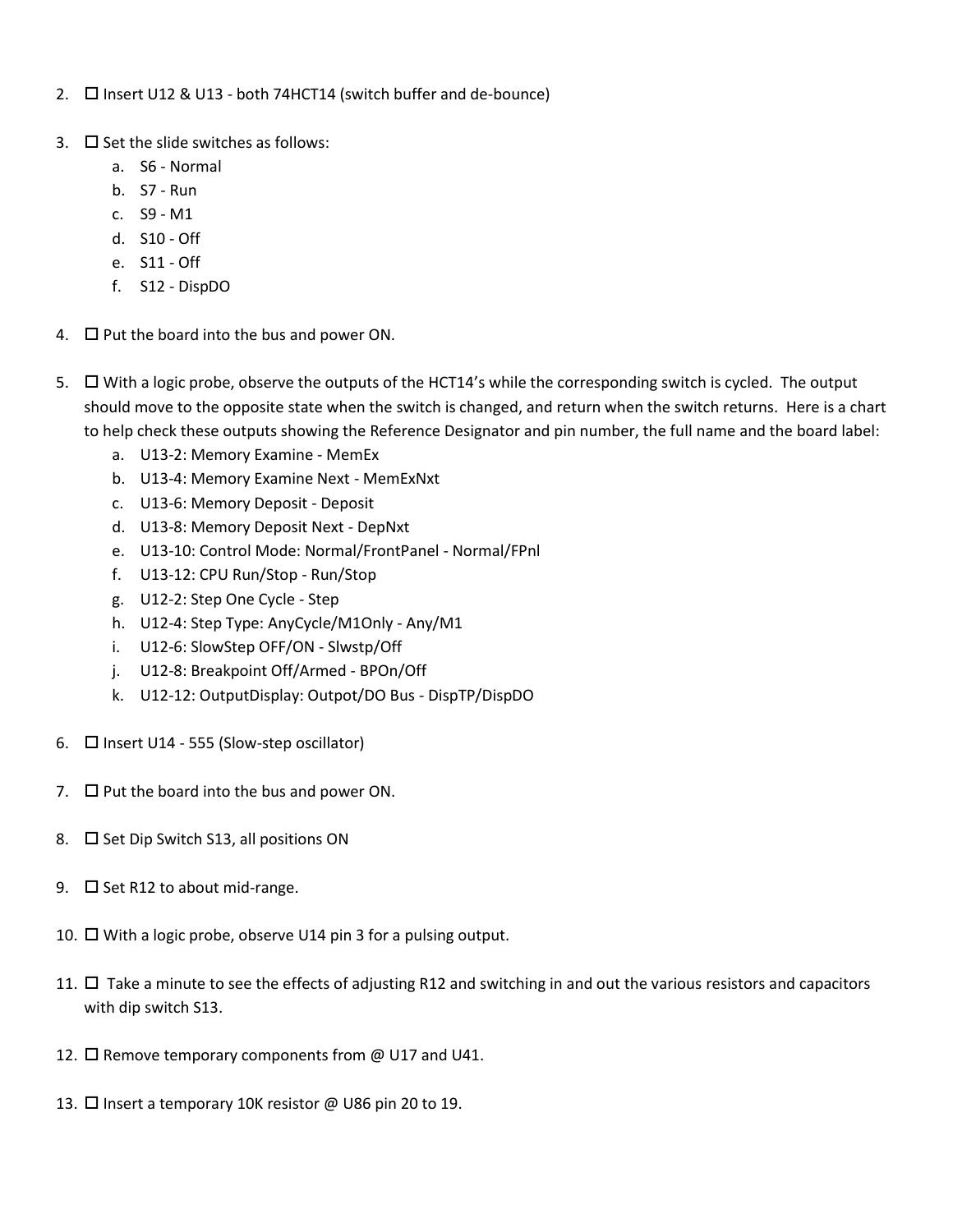- 14. Insert the following components of the Run/Stop Step circuit:
	- a.  $\Box$  U17 74LS74 (HoldStop and Stp1cycle flip-flops)
	- b.  $\Box$  U28 74LS74 (RunCont and sync flip-flops)
	- c.  $\Box$  U29 74LS74 (Breakpoint latch and sync flip-flop)
	- d.  $\Box$  U41 74LS20 (Run/Stop Master Latch)
	- e.  $\Box$  U27 GAL16V8 (Run/Stop/Step logic RSL)
- 15.  $\Box$  Ensure the Front Panel slide switches are set as follows:
	- a. S6 Normal
	- b. S7 Run
	- c. S9 M1
	- d. S10 Off
	- e. S11 Off
	- f. S12 DispDO
- 16.  $\Box$  Put the board into the bus and power ON.
- 17.  $\square$  The ROM Monitor should run as usual. Test the Run / Stop / Step functions:
	- a.  $\Box$  Move the Run/Stop switch to Stop. The CPU should stop and all displays become static.
	- b.  $\Box$  Press the Step button. The CPU should step to the next instruction (M1) and display the address on the address display, the data on the data out display and control/status on those LEDs. If a listing of the monitor program is available, one can follow along and watch the program execute one instruction at a time.
	- c.  $\Box$  Move the Any/M1 switch to Any.
	- d.  $\Box$  Press the Step button. The CPU should advance to the next M state. This won't necessarily be an M1 state. Any M state will be visible, including Memory Read, Memory Write, Port Read, Port Write and Interrupt Acknowledge. Observe the Status and Control LEDs to see what M state the CPU is in.
	- e. □ Move the SlwStp switch to the SlwStp position. The CPU will step (run) at a frequency determined by the slow-step oscillator that was checked-out above. Of course, changing the dip-switch and the variable resistor will change the speed of execution.
	- f.  $\Box$  Move the SlwStp switch back to off and slow-step execution will stop.
	- $g.$   $\Box$  Move the Run/Stop switch back to Run and the CPU will return to normal full-speed operation.
	- h.  $\Box$  Switch back to Stop. Reset the computer. Note that the CPU comes up in the stopped state.
	- i.  $\square$  Switch back to Run. Reset the computer. Note that the CPU comes up in the running state.
- 18.  $\Box$  Remove temporary resistor @ U31.
- 19. Insert the following components of the Test I/O Port circuit:
	- a.  $\Box$  U31 74LS688 (Port address comparator/decoder)
	- b.  $\Box$  U45 74LS244 (Test Input port gate)
	- c.  $\Box$  U23 74LS374 (Test Output port latch)
- 20. Place jumper shunts on J12, "Test I/O Port Addr. Config" to select a port address for the Test I/O Port. A shunt ON programs a low for that bit. For example, to select output port 32H (0011 0010 binary), put shunts on A7, A6, A3, A2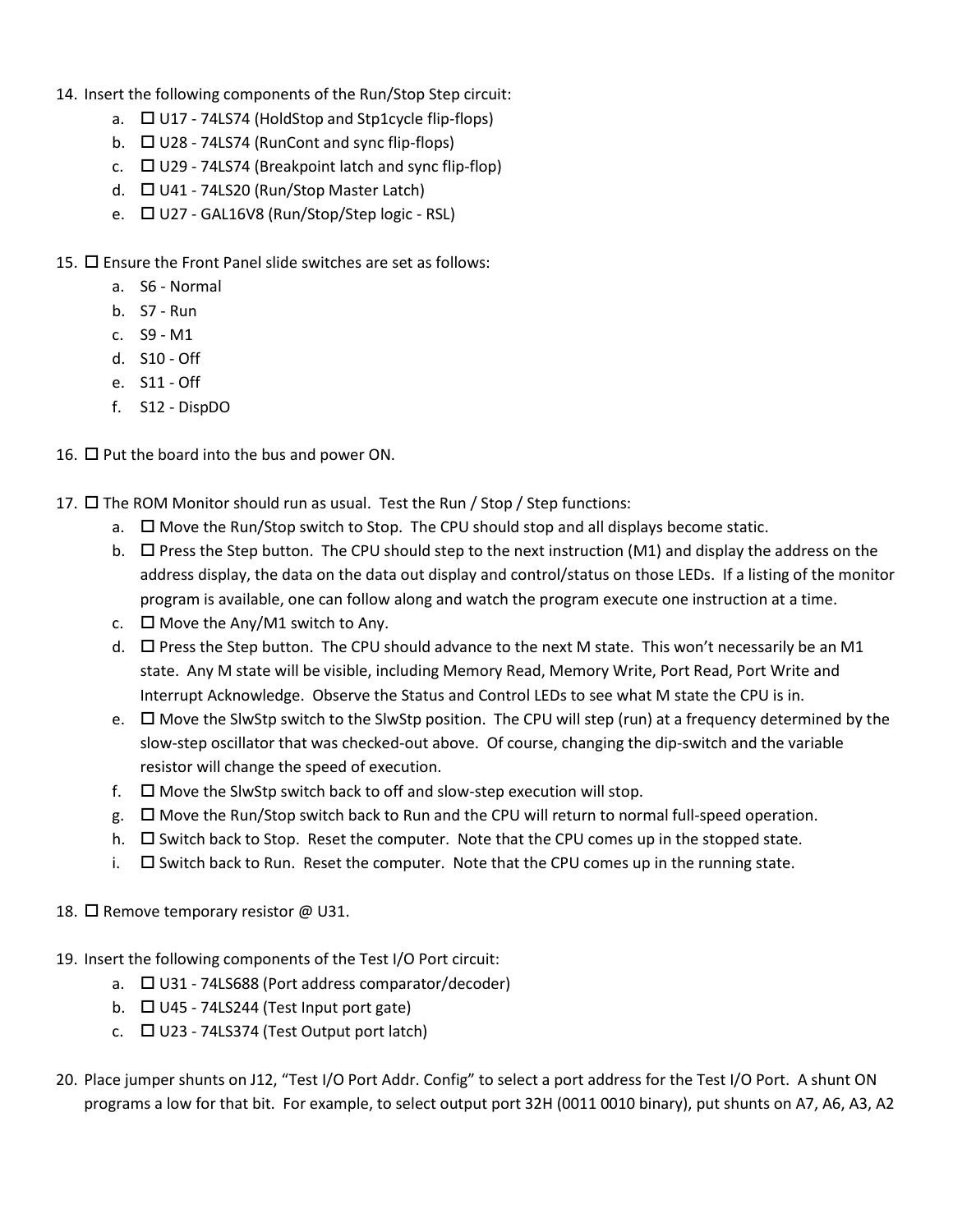and A0.

- 21.  $\Box$  Put the board into the bus and power ON.
- 22.  $\Box$  Set switch S12 to DispTP.
- 23.  $\Box$  Using a monitor program or similar, output a byte to the port selected on J12 above. Observe the byte output on the Data Out Buss / Outport display. Try sending various bytes to see that all bits function.
- 24.  $\Box$  Switch S12 back to DispDO to see the Data Out Bus again.
- 25. Using a monitor program or similar, input a byte from the port selected on J12 above. The byte set in the Data In dip switch, S73 will be read in. Try setting various numbers on the dip switch and ensure that it is always read correctly.
- 26. Insert the following components of the Hardware Breakpoint circuit:
	- a.  $\Box$  U81 74LS688 (Address Comparator for A8 A15)
	- b.  $\Box$  U86 74LS688 (Address Comparator for A7 A0)
	- c.  $\Box$  @J73 Jumper shunt set for 16-bit Compare
- 27. □ Set all SPDT Breakpoint Compare switches (S74, S78, S79, S83, S84 & S88) to "Normal". (Note: the silk-screening labels on the board for these switches is backward. So, set them all to "Don't Care" for now.)
- 28.  $\Box$  Set Breakpoint Address switch S82 to hex 01, or binary 00000001.
- 29.  $\Box$  Set Breakpoint Address switch S87 to hex 00, or binary 00000000.
- 30.  $\Box$  Put the board into the bus and power ON.
- 31.  $\Box$  Using a monitor program or similar with the capability of changing memory and running programs, enter this very simple Z80 (or 8080) program into memory at 0100H: JP 0100

In machine language, this would be C3 00 01.

When executed, it will just spin in a very tight loop, jumping back to itself.

- 32.  $\Box$  Now execute the program. The computer will seem to freeze, however some activity may be observable on address, data or status/control displays.
- 33.  $\Box$  Switch the BreakPoint Enable switch, S11 to BPOn. This should trigger the breakpoint and stop the CPU.
- 34.  $\Box$  Set S9 to Any, move the Run/Stop Switch to Stop, and set the Breakpoint enable switch to OFF.
- 35.  $\Box$  Press the Step switch a number of times and confirm that the computer is indeed executing three M states. Address 0100H is a M1 Read of the opcode C3 , address 0101H is a Memory Read of the low address operand 00,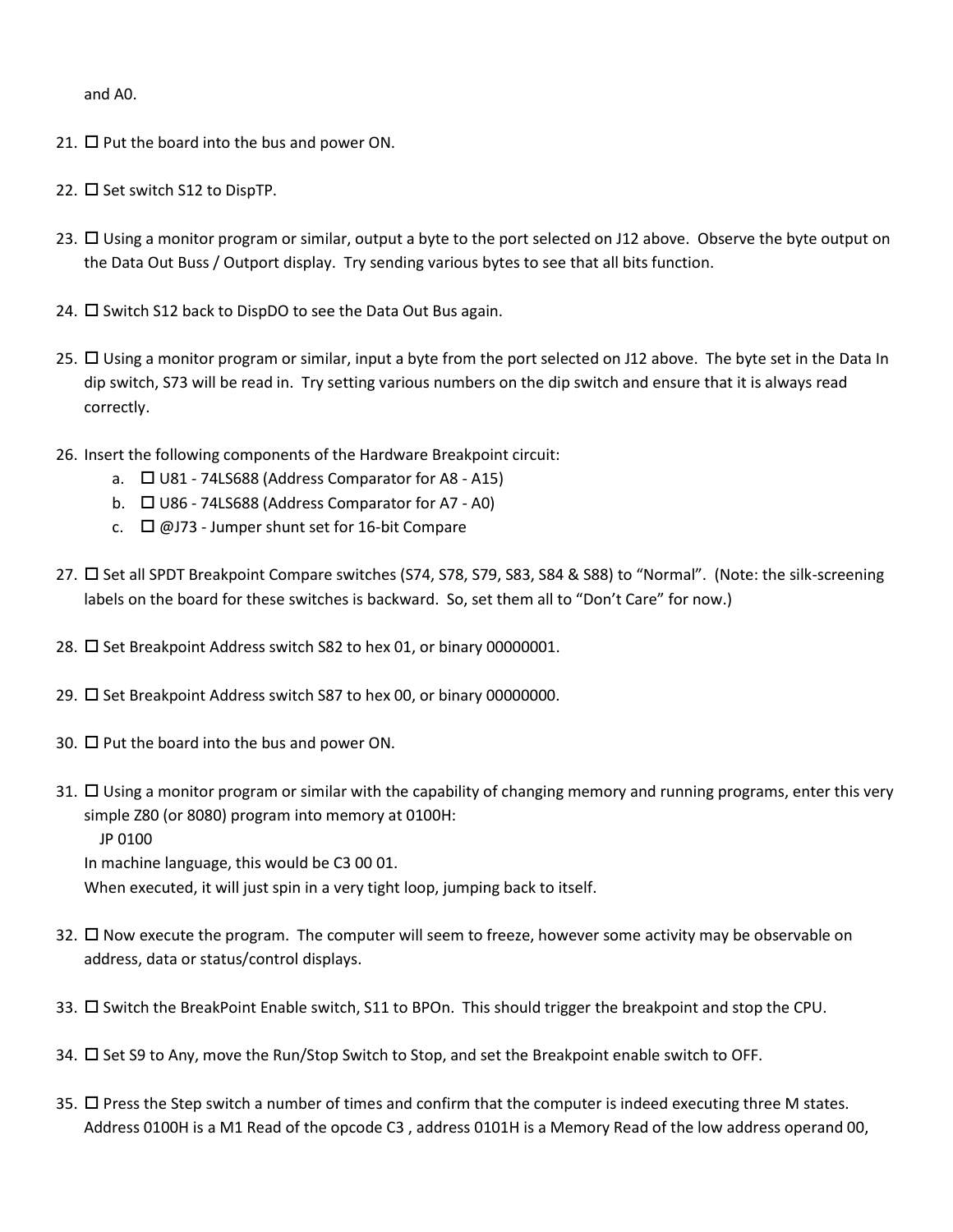and 0102H is a Memory Read of the high address operand 01. Then it returns to 0100H to do it all over again.

- 36. The design of a test for the Breakpoint "Don't Care" switches is in progress.
- 37.  $\Box$  Remove the temporary jumper @ U26 pin 12 to 15.
- 38. Insert the following components of the Front Panel mode Memory Examine and Deposit circuit:
	- a.  $\Box$  U15 74LS74 (Switch state latch)
	- b.  $\Box$  U16 74LS74 (Switch state latch)
	- c.  $\Box$  U26 GAL22V10 (Front Panel Logic FPL)
	- d. □ U9, U10 & U11 GAL22V10 (Memory Examine Address Registers FPR; all three GALs are identical)
	- e.  $\Box$  U33 74LS244 (Data Switch to memory gate)
	- f.  $\Box$  U73 74LS244 (A16 A23 Switch buffer)
	- g.  $\Box$  U78 74LS244 (A8 A15 Switch buffer)
	- h.  $\Box$  U85 74LS244 (A0 A7 Switch buffer)
- 39. Ensure Front Panel Mode switch (S6) is set to Normal, and Run/Stop switch (S7) is set to Run.
- 40. Put the board into the bus and power ON. Observe normal operation. Note that even if the 24-bit or the MMU options are not present, the Front Panel option is always a 24-bit operation, dependent on memory population.
- 41.  $\Box$  Switch Run/Stop to Stop. CPU stops. The contents of the data and address displays will be arbitrary.
- 42.  $\Box$  Switch Front Panel Mode Switch to FPnl. The four Memory Examine and Deposit switches now become active for front-panel operations, and the Breakpoint set switches are utilized as address input switches. Perform this exercise to test their functions:
	- a.  $\square$  Set the address input (BP) switches: A23 A16 = 00H, A15 A8 = 01H, A7 A0 = 00H.
	- b.  $\Box$  Press MemEx. The address bus display should show 00 01 00 (00000000 00000001 00000000). The data display will show the contents of memory at this address.
	- $c.$   $\square$  Press MemExNxt. The address bus should increment and show the next memory location contents.
	- d.  $\square$  Repeatedly pressing MemExNxt will examine up through memory.
	- e.  $\Box$  Press MemEx to return to 00 01 00.
	- f.  $\Box$  Using the data input switch, S73, set any bit pattern.
	- $g.$   $\square$  Press Deposit. The data display will show the bit pattern set on the data input switch.
	- h.  $\Box$  Press MemExNxt and observe a different bit pattern.
	- i.  $\Box$  Press MemEx to return to 00 01 00. The bit pattern set on the data switches returns to the display, showing that the deposit function wrote the bit pattern to memory.
	- j.  $\Box$  Press MemExNxt to get to 00 01 01.
	- k.  $\square$  Set a different bit pattern on the data switches. Press DepNxt. The data input does not show on the data display, but rather the contents of the memory at the next address. Deposit Next is like pressing deposit following immediately by pressing Examine Next.
	- $\Box$  Set another bit pattern on the data switches and press DepNxt.
	- m.  $\Box$  Press MemEx to return to 00 01 00.
	- n.  $\Box$  Press MemExNxt to step up through memory to observe the bit patterns put there by Deposit Next.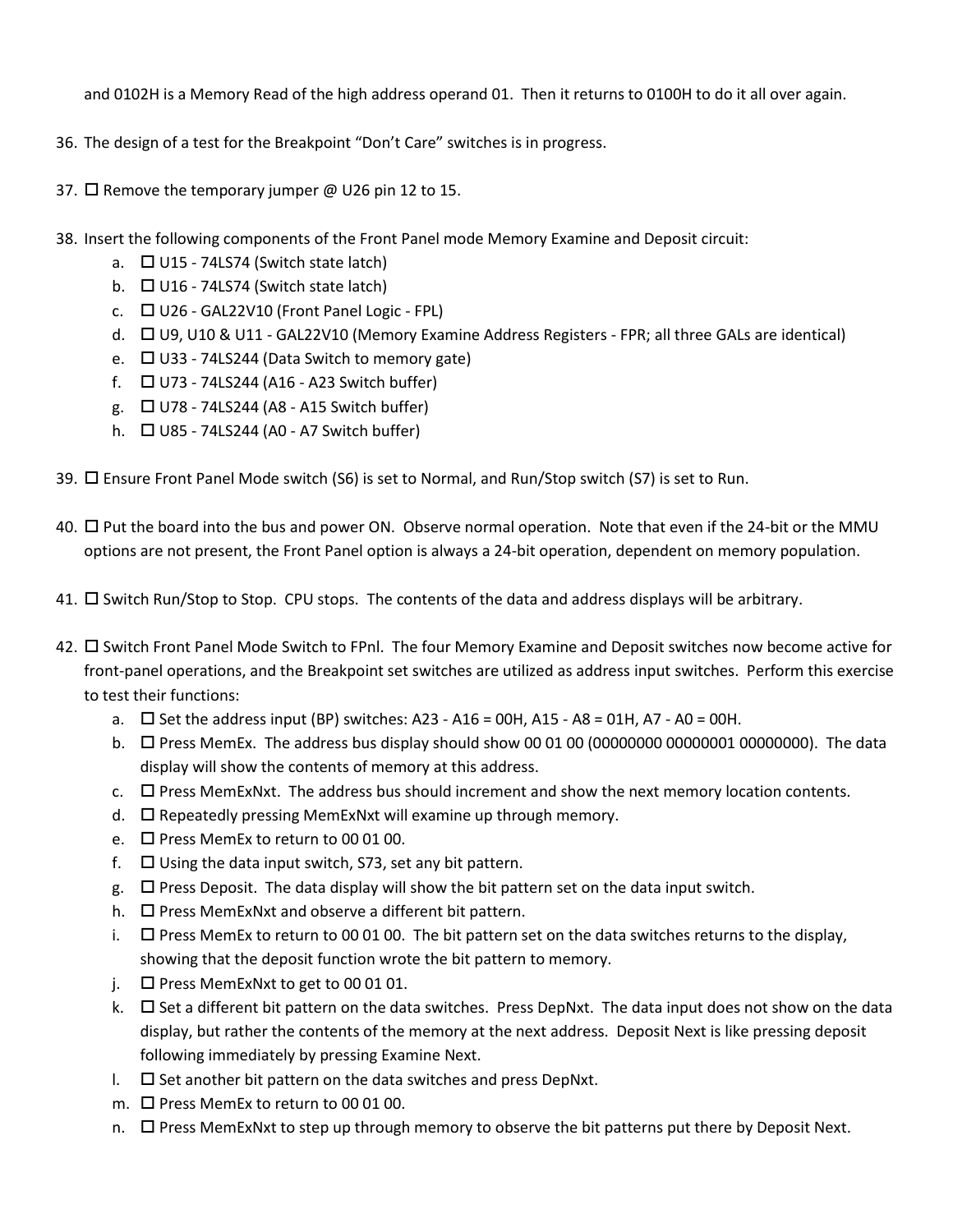o. Summary of Front Panel Memory operations:

Examine Memory (MemEx) reads the Address switches and shows the memory contents of that address. Memory Examine Next (MemExNxt) increments to the next memory address and shows the contents. Deposit (Deposit) reads the contents of the Data In switches and puts that into the current memory addr. Deposit Next (DepNxt) does a deposit and immediately a Memory Examine Next.

- 43. □ Remove remaining temporary jumpers from @ U25 and @ U39.
- 44. Insert the following components of the Program Start circuit:
	- a.  $\Box$  U21 74LS367 (Bank gate)
	- b.  $\Box$  U46 74LS374 (Address Lo Register)
	- c.  $\Box$  U47 74LS374 (Address Hi Register)
	- d.  $\Box$  U53 74LS244 (Jump Gate)
	- e.  $\Box$  U25 GAL16V8 (Program Start Logic #1 PSS)
	- f.  $\Box$  U39 GAL16V8 (Program Start Logic #2 PSL)
- 45. The Program Start circuit utilizes the data input switch, S73 (or S71 & S72 if the hex switch option is installed), and re-purposed MemEx, MemExNxt and Deposit switches to load a start address into the Program Start registers. Then the DepNxt Switch is re-purposed as a go button that forces the CPU to the address set in the Program Start registers. The next exercise will step through the process and ensure that the feature is working properly.
- 46.  $\Box$  With the system operating normally in the ROM monitor or similar program, ensure the Normal/FPnl switch is set to Normal and the Run/Stop switch is set to Run.
- 47.  $\Box$  Check to be sure the Step Type switch is set to M1.
- 48. Move the Run/Stop switch to Stop. The CPU will stop at an arbitrary address in the M1 instruction fetch cycle.
- 49.  $\Box$  Enter the bank of the desired jump target into the Data Input switches, and then press MemEx. The bank display (if constructed) will show the bank entered on the switches.
- 50. Enter the A15 A8 half of the desired jump target into the Data Input switches. (A good test might be to setup the start address of the monitor ROM. Then at the end of the test, the beginning of the ROM can be observed to validate operation.) Then press MemExNxt. Nothing shows on the display.
- 51. Enter the A7 A0 half of the desired jump target into the Data Input switches. Then press Deposit. Nothing shows on the display.
- 52.  $\Box$  Move the Step Type switch to Any.
- 53.  $\Box$  Press the DepNxt button and observe hex C3 (binary 1100 0011) on the Data display.
- 54.  $\Box$  Press Step. This causes the CPU to read the C3 as the opcode of the next instruction. Of course, C3 is a Jump. You may also notice the Address Display increment. This is irrelevant as the CPU is currently not addressing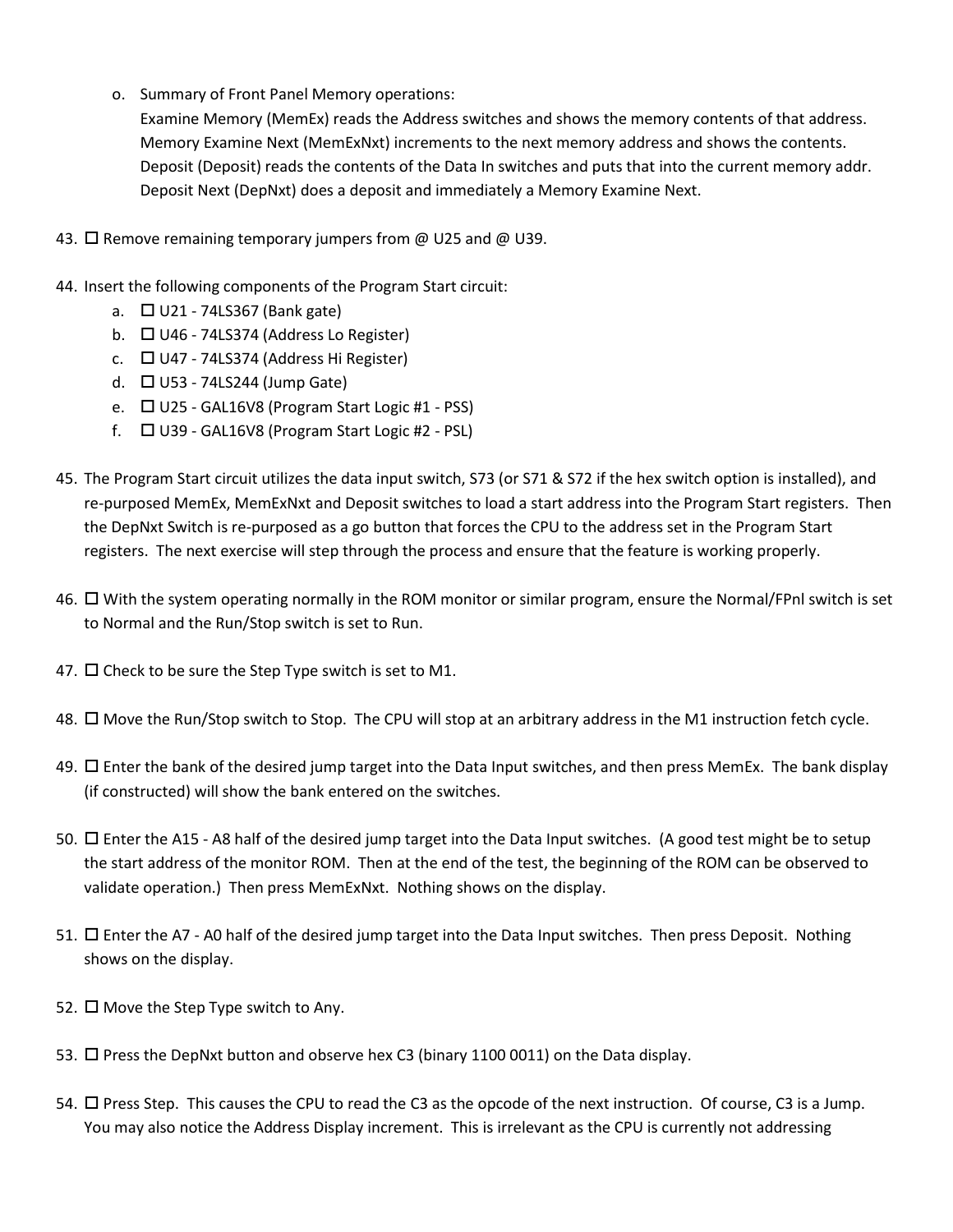memory.

- 55.  $\Box$  Press the DepNxt button and observe the low half of the jump target address entered above.
- 56.  $\Box$  Press Step. This causes the CPU to read the low half of the jump target address. As before, the address may increment.
- 57.  $\Box$  Press DepNxt button and observe the high half of the jump target address entered above.
- 58.  $\Box$  Press Step. This causes the CPU to read the high half of the jump target address.
- 59. Press DepNxt button a fourth time to end the Program Load sequence and return control back to the CPU. The CPU should still be stopped in the M1 state. The jump target address should now be displayed in the address display and the contents of memory at the jump target address should be on the data display. If the start address of the monitor ROM was used as the jump target, check to see that the data displayed is indeed the first byte of the ROM.
- 60.  $\Box$  At this point, the Front Panel logic is in a normal stopped CPU state. From here, the user may single step the code by pressing Step, Slow-step the code by setting S10 to SlwStep, set an optional breakpoint and then arm breakpoints and/or set the Run/Stop switch to Run to execute the code at the displayed address at full speed.

### Hex Switches, option P10

This is only a board construction option. It substitutes rotary hexadecimal switches for binary dip switches. The rotary switches are much simpler to set than dip switches and read directly in hex. Otherwise they are functionally equivalent to dip switches. There is nothing specific to test that does not get tested in option P9 tests.

#### External Switches, option P11

This is only a board construction option. It simply adds headers to the board so external switches can be added. The external switches can co-exist with the on-board switches, but the unused ones must be set to off, or the position that would be the same as if they were not installed.

#### 24-bit Address Comparator, option P12

This option extends the capability of the breakpoint hardware to 24 bits.

- 1. Insert these components for this option:
	- a.  $\Box$  U73 74LS244 (Address bus buffer and gate)
	- b.  $\Box$  U76 74LS688 (Bus comparator)